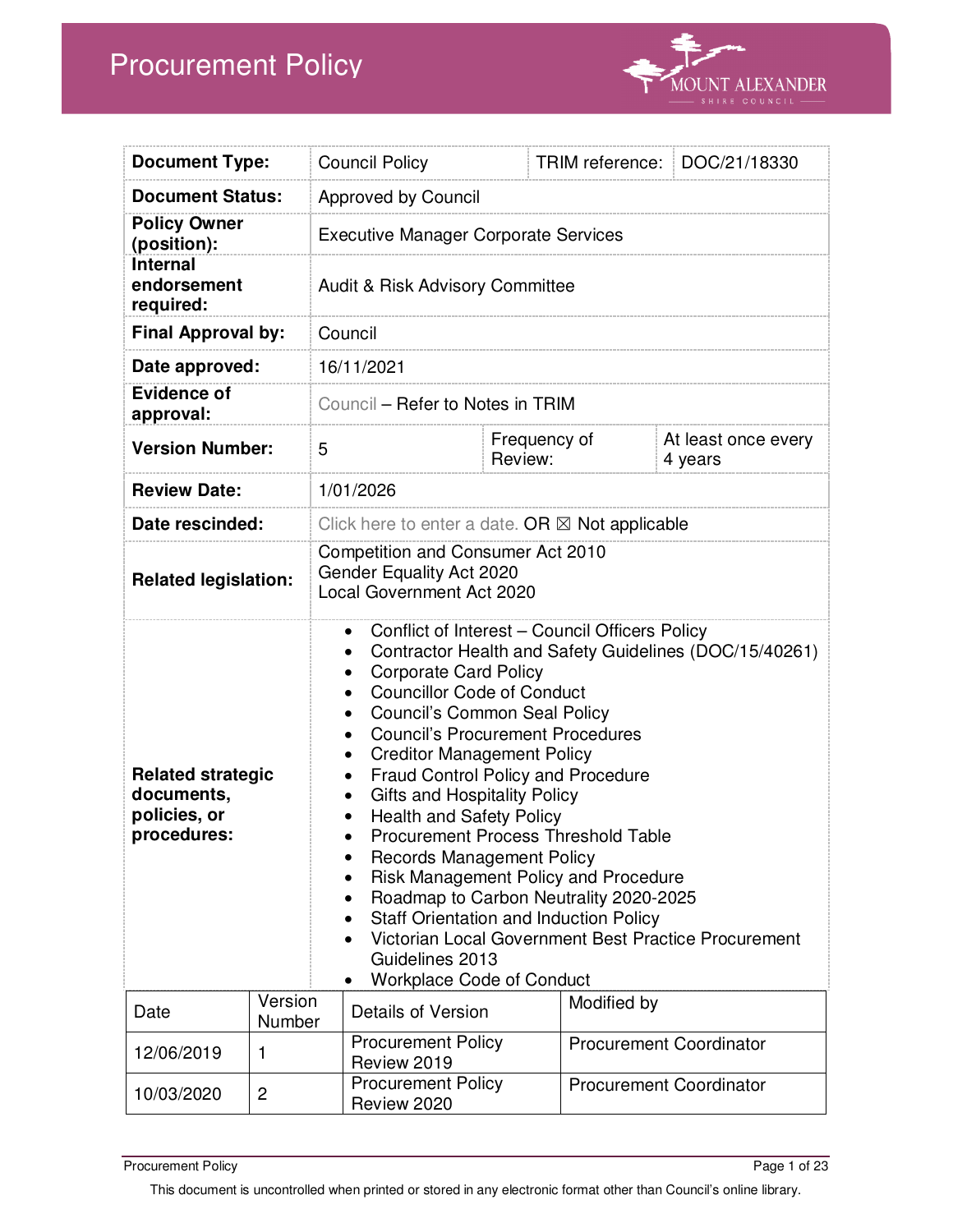# Procurement Policy



| 05/02/2021 |   | <b>Procurement Policy</b><br>Review 2021A | <b>Procurement Coordinator</b> |
|------------|---|-------------------------------------------|--------------------------------|
| 10/04/2021 | 4 | <b>Procurement Policy</b><br>Review 2021B | <b>Procurement Coordinator</b> |
| 13/07/2021 | 5 | <b>Procurement Policy</b><br>Review 2021B | <b>Procurement Coordinator</b> |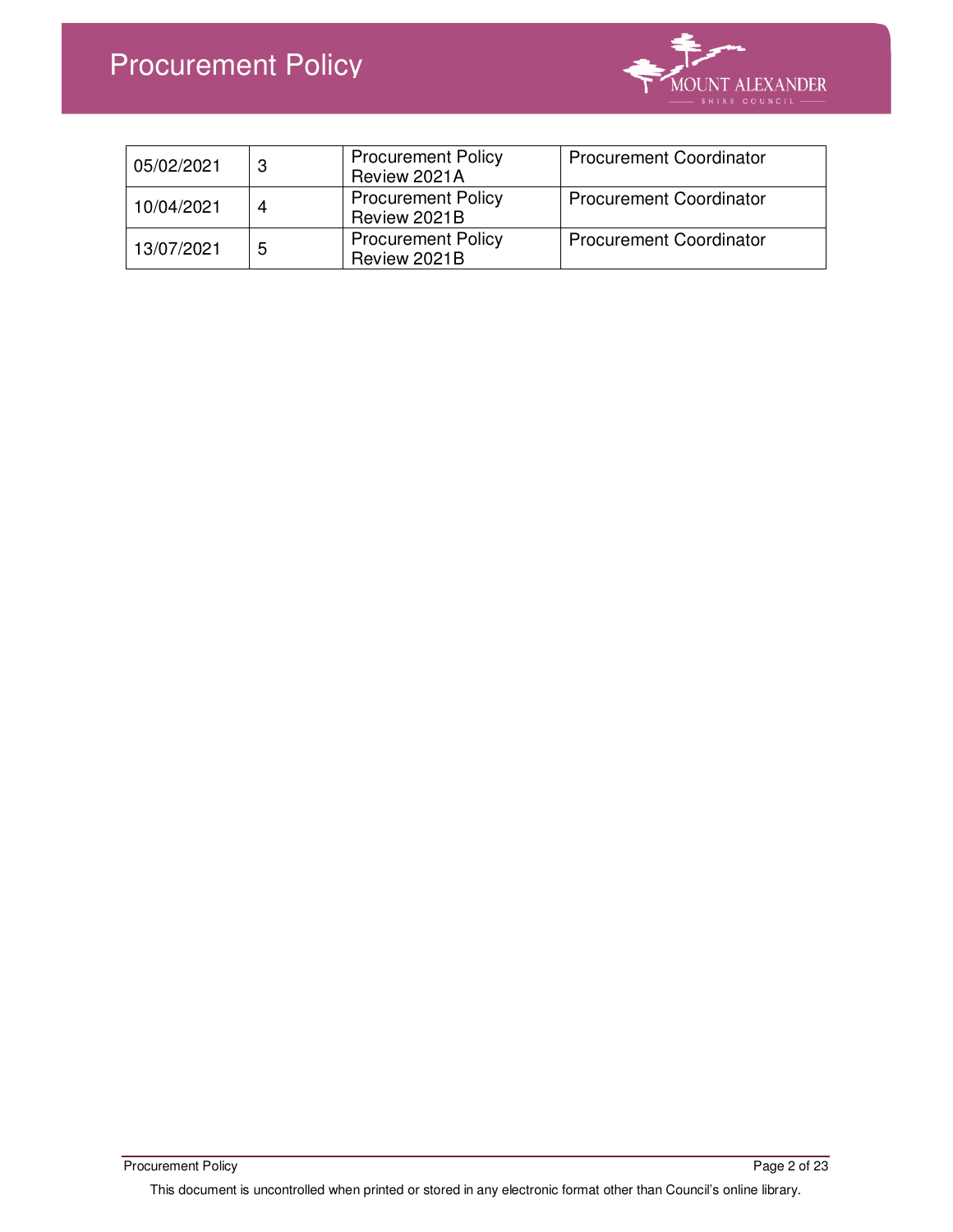

## **1. Purpose**

The purpose of this Policy is to express Council's commitment to compliance with legislative requirements under Section 108 of the Local Government Act 2020 (the Act).

The Act requires Council to:

- Prepare and adopt a Procurement Policy which specifies the principles, processes and procedures applying in respect of the purchase of goods and services, and the carrying out of works by Council.
- Review its Procurement Policy at least once during each four-year term of the Council.

### **2. Scope**

This Policy applies to all contracting and procurement activities at the Council and is applicable to Councillors and employees (including full time, part time, casual employees, and agency staff), contractors, consultants, volunteers, and Community Asset Committees of the Mount Alexander Shire Council.

This Policy and associated procedures relate to the acquisition of goods, services and works by Council. It contains both mandatory and best practice requirements.

This Policy is applicable through all stages of the procurement process - from when the need to procure goods, services or works is identified, through to the delivery of goods or completion of the works or services.

All monetary values stated in this policy exclude Goods and Services Tax (GST), except where specifically stated otherwise.

### **3. Policy**

Council is committed to promoting an environment where procurement activities are performed with integrity and in a manner able to withstand close scrutiny.

To support this commitment all procurement activities will be undertaken in consideration of the following fundamental best practice principles, irrespective of the value and complexity of the procurement:

- Value for money.
- Sustainability.
- Open and fair competition.
- Accountability.
- Risk management.
- Probity and transparency.

Procurement Policy Page 3 of 23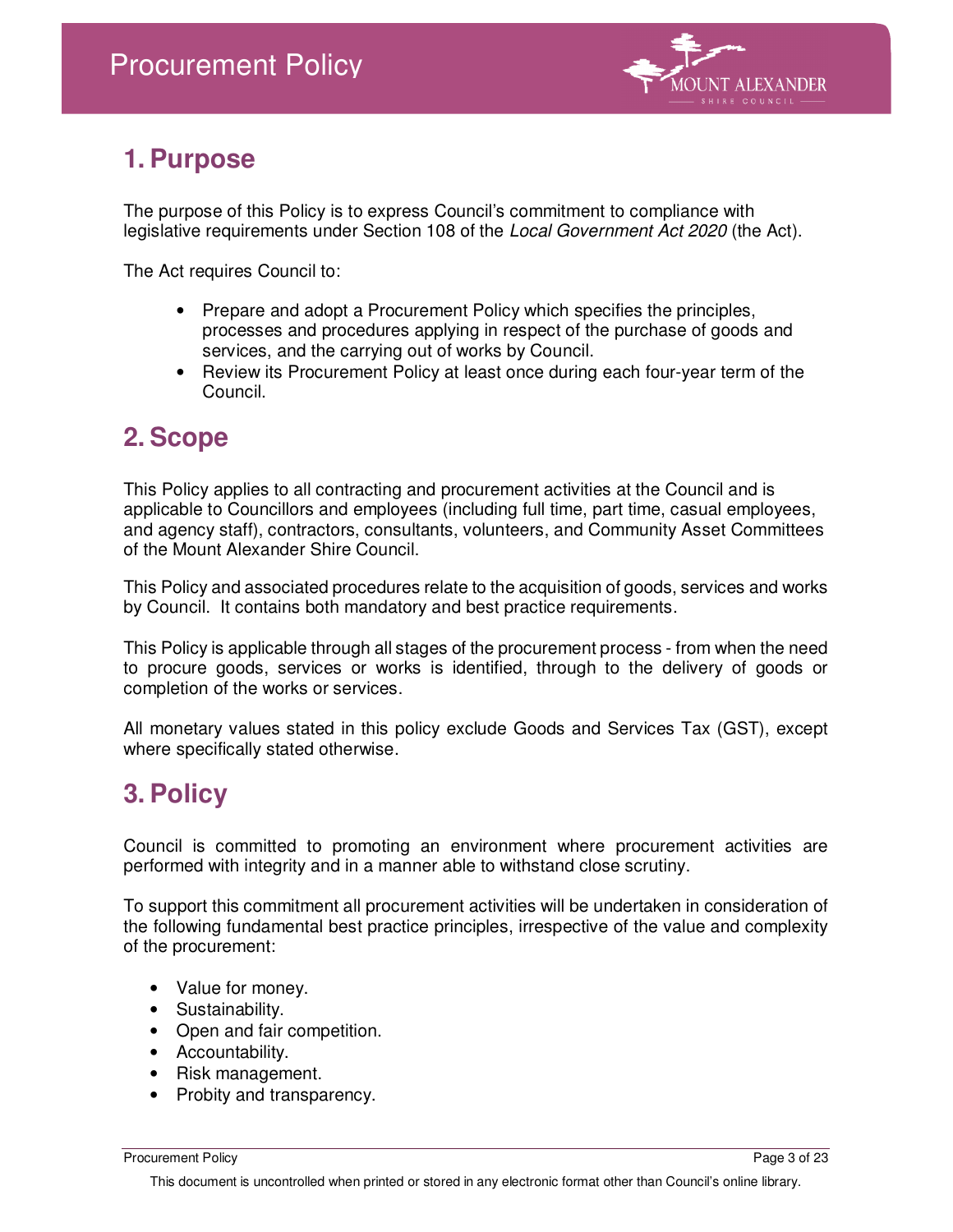

# **4. Key Principles of the Policy**

### **4.1. Legislative context**

This Policy is consistent with the requirements of Section 108(2) and Section 108(3) of the Act and will:

- Promote open and fair competition and provide value for money.
- Provide clear guidelines to the Council to allow consistency and control over procurement activities.
- Demonstrate accountability to ratepayers and residents.
- Provide guidance on ethical behaviour in public sector procurement.
- Demonstrate the application of best practice in procurement activities.
- Demonstrate the consideration of sustainability in procurement with respect to social, economic and environmental factors.
- Increase the probability of obtaining the best outcome for the municipal community when procuring goods and services, and delivering works.
- Promote collaborative procurement.

These objectives will be achieved by requiring that the Council's contracting, purchasing and contract management activities:

- Support the Council's corporate strategies, aims and objectives.
- Span the whole life cycle of an acquisition and take sustainability considerations into account.
- Achieve demonstrable value for money.
- Are conducted in, and demonstrate, an impartial, fair and ethical manner.
- Seek continual improvement through innovative and technological initiatives.
- Generate and support local business through inclusion wherever practicable.

#### **4.2. Quotations**

At all times during the procurement process, staff are expected to seek value for money. All procurement activities, unless those exempted in Section 8 of this Policy, are subject to the following quotation thresholds:

| <b>Procurement Threshold</b><br>(GST exclusive) | <b>Procurement Process</b>                                                                                                                                                               |
|-------------------------------------------------|------------------------------------------------------------------------------------------------------------------------------------------------------------------------------------------|
| $$0 - $999$                                     | • Staff member may obtain a quote, and must<br>request a quote from a local supplier if the<br>goods, services, or works being purchased are<br>available locally.                       |
| $$1,000 - $4,999$                               | • Staff member shall seek at least one (1) verbal<br>quote, and must request a quote from a local<br>supplier if the goods, services, or works being<br>purchased are available locally. |

Procurement Policy Page 4 of 23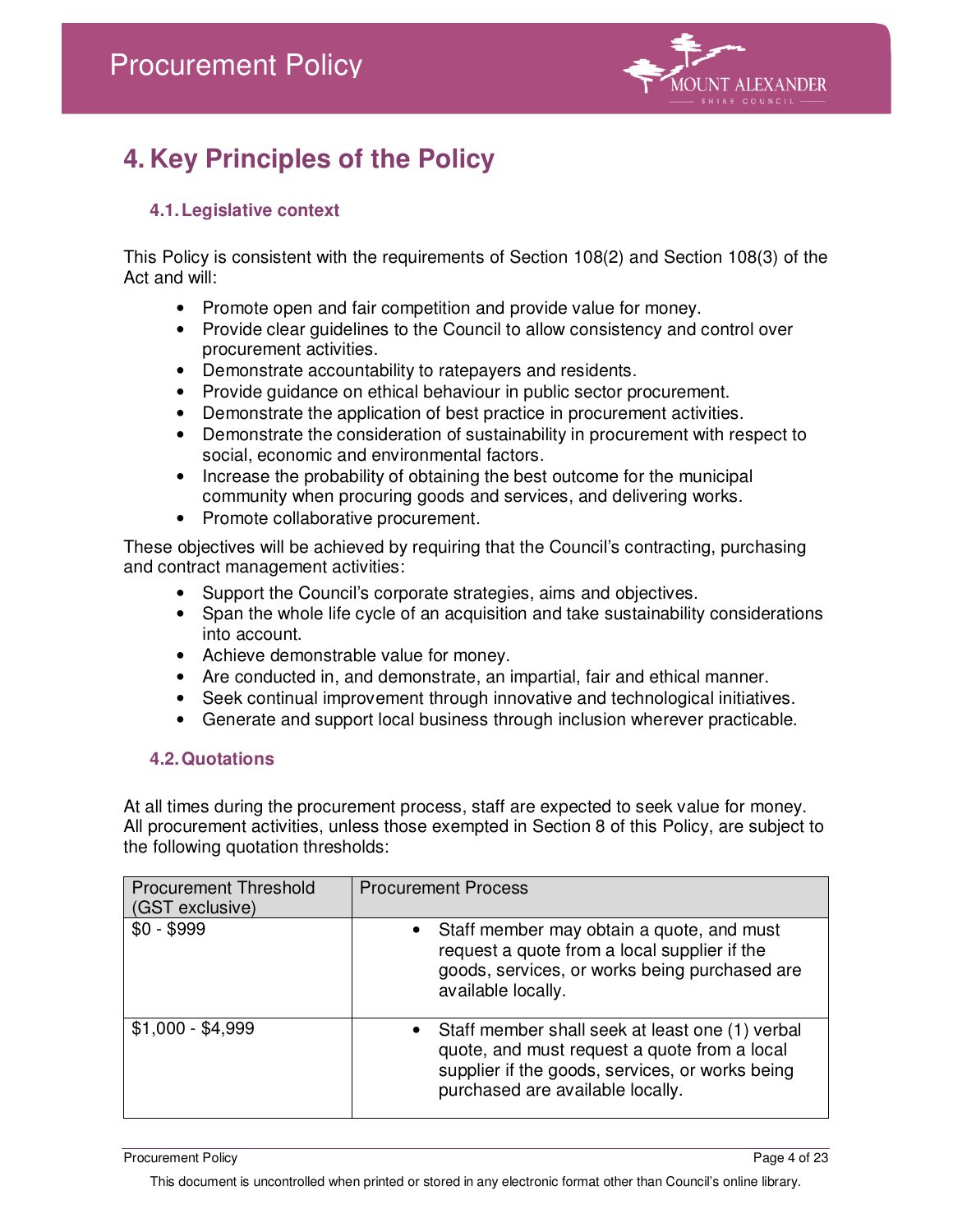

| <b>Procurement Threshold</b><br>(GST exclusive) | <b>Procurement Process</b>                                                                                                                                                                                                                                                                                                                                                                                                                                                                                                                                                                                                                                                                                                                                                                                                                                                                                                                                                                                                                                                                                                                                                                                                                                                                               |
|-------------------------------------------------|----------------------------------------------------------------------------------------------------------------------------------------------------------------------------------------------------------------------------------------------------------------------------------------------------------------------------------------------------------------------------------------------------------------------------------------------------------------------------------------------------------------------------------------------------------------------------------------------------------------------------------------------------------------------------------------------------------------------------------------------------------------------------------------------------------------------------------------------------------------------------------------------------------------------------------------------------------------------------------------------------------------------------------------------------------------------------------------------------------------------------------------------------------------------------------------------------------------------------------------------------------------------------------------------------------|
| \$5,000 - \$19,999                              | Staff member shall seek at least one (1) written<br>$\bullet$<br>quote and must request a quote from a local<br>supplier if the goods, services, or works being<br>purchased are available locally.<br>Quotation must be saved as an attachment to<br>the requisition when seeking approval to proceed<br>with the purchase.<br>Engage successful supplier via purchase order<br>prior to ordering and receiving goods, services,<br>or works.                                                                                                                                                                                                                                                                                                                                                                                                                                                                                                                                                                                                                                                                                                                                                                                                                                                           |
| \$20,000 - \$49,999                             | Staff member shall seek at least two (2) written<br>$\bullet$<br>quotes.<br>Public advertising not required.<br>Specification must be prepared that provides a<br>clear description of the goods, services, or works<br>being purchased.<br>Must include evaluation criteria relevant to the<br>$\bullet$<br>purchase.<br>Must include the Local Content/Economic<br>Benefit evaluation criterion (minimum 20%<br>weighting).<br>Other sustainability criteria may be considered<br>$\bullet$<br>based on the goods, services, or works being<br>purchased.<br>Must request a quote from a local supplier if the<br>$\bullet$<br>goods, services, or works being purchased are<br>available locally.<br>All quotations must be saved in TRIM as<br>evidence of compliance to this Policy.<br>Evaluation table to be completed for approval by<br>Coordinator/Manager/Director (within financial<br>delegation).<br>Director approval must be obtained where two<br>(2) written quotes have not been obtained.<br>The successful quotation must be saved as an<br>$\bullet$<br>attachment to the requisition when seeking<br>approval to proceed with the issue of a purchase<br>order.<br>Engage successful supplier via purchase order<br>prior to ordering and receiving goods, services,<br>or works. |
| \$50,000 - \$199,999                            | Procurement Unit shall seek a minimum of three<br>(3) written quotes via the e-procurement portal.<br>Contract number and RFQ process is required.                                                                                                                                                                                                                                                                                                                                                                                                                                                                                                                                                                                                                                                                                                                                                                                                                                                                                                                                                                                                                                                                                                                                                       |

Procurement Policy Page 5 of 23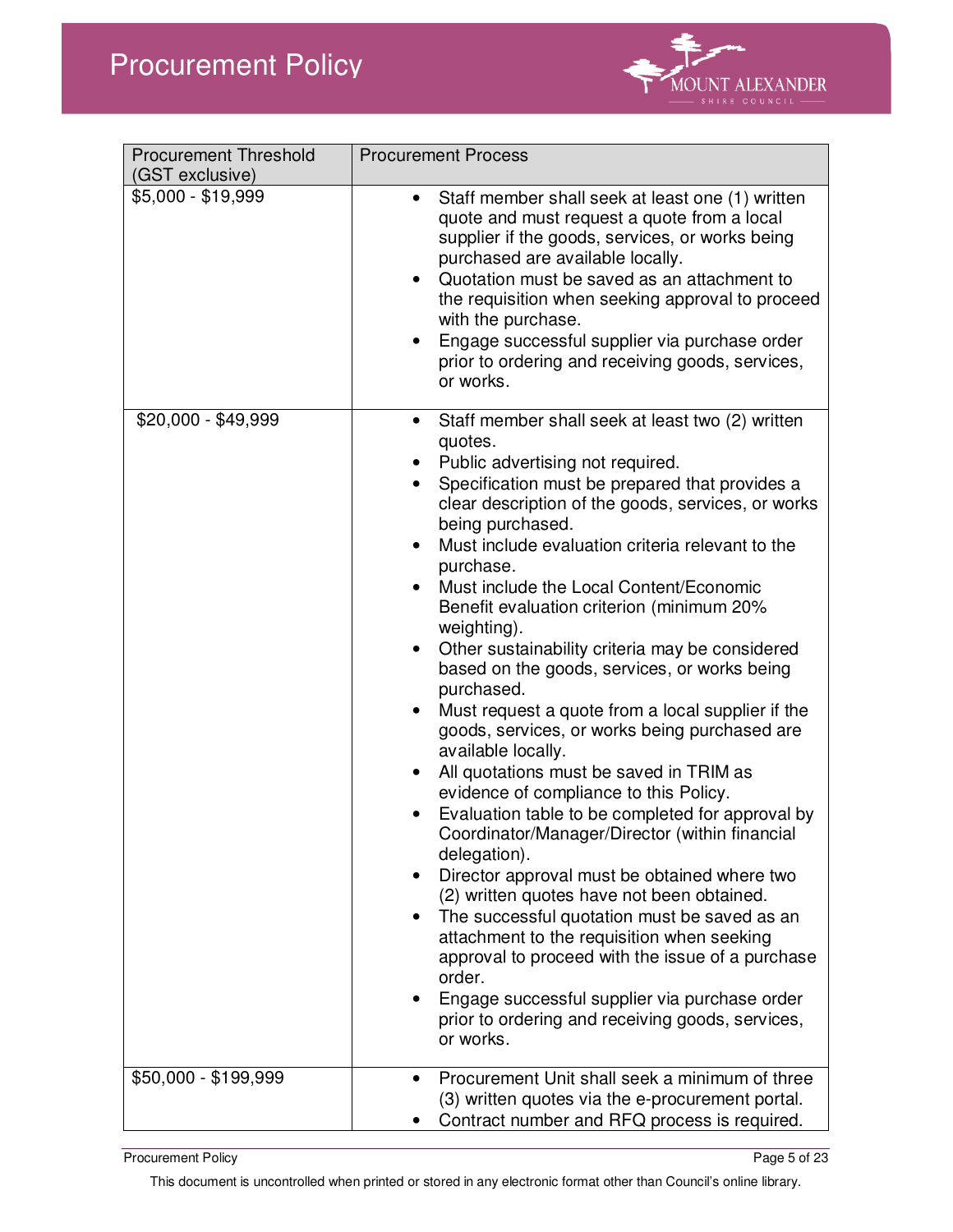

| <b>Procurement Threshold</b><br>(GST exclusive) | <b>Procurement Process</b>                                                                                                                                                                                                                                                                                                                                                                                                                                                                                                                                                                                                                                                                                                                                                                                                                                                                                                                                                                                           |  |
|-------------------------------------------------|----------------------------------------------------------------------------------------------------------------------------------------------------------------------------------------------------------------------------------------------------------------------------------------------------------------------------------------------------------------------------------------------------------------------------------------------------------------------------------------------------------------------------------------------------------------------------------------------------------------------------------------------------------------------------------------------------------------------------------------------------------------------------------------------------------------------------------------------------------------------------------------------------------------------------------------------------------------------------------------------------------------------|--|
|                                                 | Procurement up to \$100,000 – selective or public<br>process via e-procurement portal.<br>Procurement above \$100,000 - public via e-<br>procurement portal and public advertising<br>wherever possible.<br>Detailed specification must be prepared that<br>provides a clear description of the goods,<br>services, or works being purchased.<br>Must request a quote from a local supplier if the<br>goods, services or works being purchased are<br>available locally.<br>Must include Council's standard evaluation<br>criteria.<br>Public advertising wherever possible.<br>Evaluation panel compulsory (must consist of at<br>$\bullet$<br>least two staff).<br>Evaluation table and evaluation report must be<br>prepared for approval by Manager/Director or<br>CEO (within financial delegation).<br>• Letter of Acceptance.<br>Issue a purchase order to the successful supplier<br>prior to receiving goods, services, or works.<br>Contract (recommended, however may not apply<br>to purchase of goods). |  |
| \$200,000 and above                             | Refer to Section 6 of this Policy.                                                                                                                                                                                                                                                                                                                                                                                                                                                                                                                                                                                                                                                                                                                                                                                                                                                                                                                                                                                   |  |

### **4.3. Insufficient quotations**

The situation may arise where insufficient quotations are received to satisfy the procurement thresholds outlined in clauses 4.2 and 4.5. This may occur where there are few suppliers of the required goods, services or works, the work is highly specialised or the supplier(s) contacted declined to respond to the request for quotation or tender. In this case, for transparency, details of the suppliers contacted must be recorded in Council's document management system. There must be a genuine attempt to achieve value for money.

#### **4.4. Cumulative Expenditure**

A public tendering process will occur if, over two financial years, the cumulative expenditure with a single supplier exceeds or is expected to exceed \$200,000 on the purchase of goods and services or works.

Procurement Policy Page 6 of 23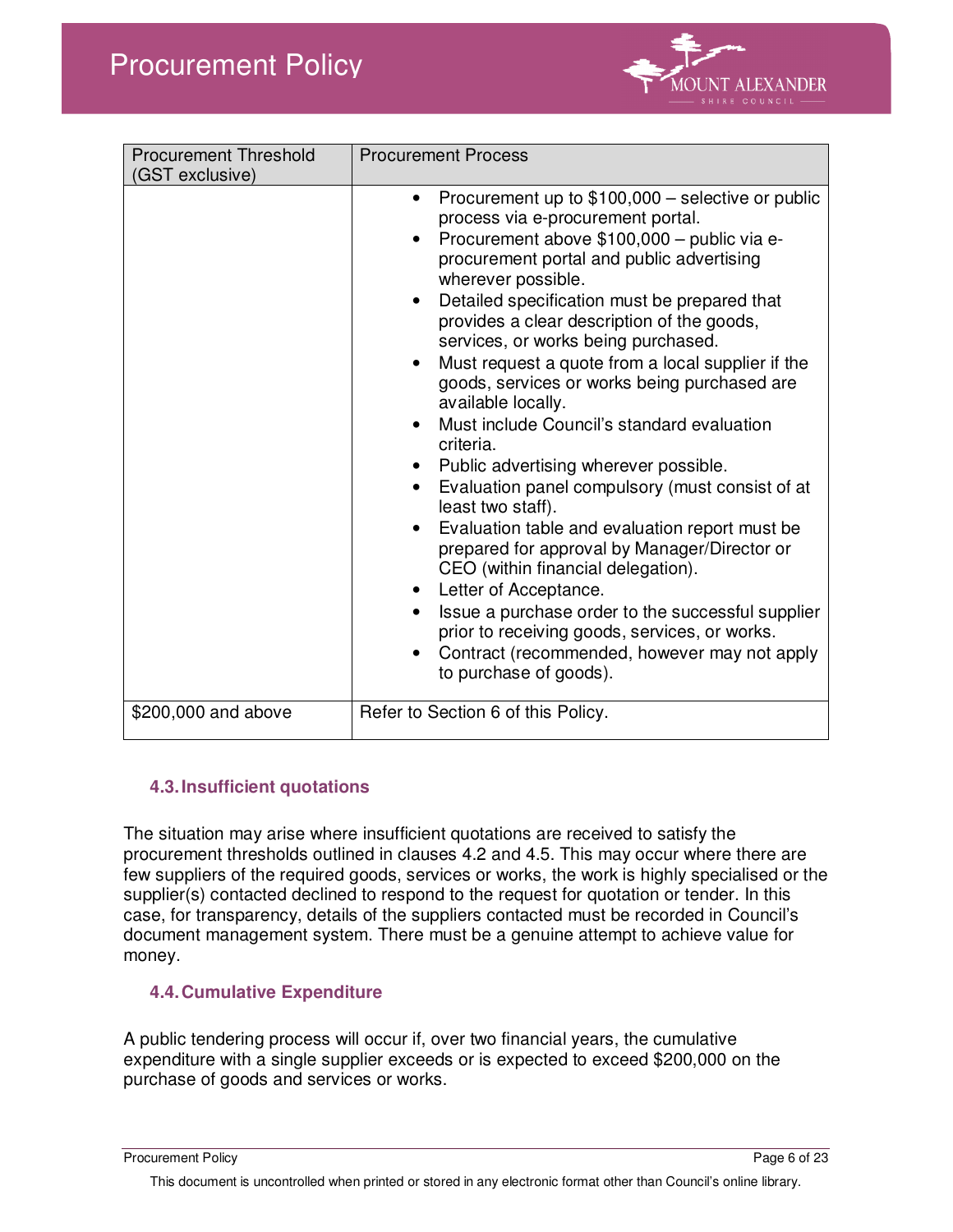

When undertaking procurement activities on behalf of Council, Officers will exercise appropriate commercial awareness and ensure that the principles outlined in this Policy are applied. This Policy requires a competitive process be undertaken for procurement thresholds above \$20,000. Any attempts to circumvent procurement threshold requirements by order splitting or other methods constitutes a breach of the Procurement Policy and Procedures.

#### **4.5. Panel Contracts**

One of the valid outcomes of a public tender process is the appointment of a panel of contractors to promote security of supply. This is most likely to be the case where Council requires a range of services to be performed. The subsequent use of quotes on a job-byjob basis further promotes competition and value for money.

Panel contractors engaged by Council are usually appointed for an initial two-year term with options to extend contracts. Standard contract documentation specifies that contractors will not be guaranteed any work but they may be called on at any time to supply goods, services or works.

Panel contracts may also be an outcome of collaboration with other councils or other agents such as MAV Procurement or Procurement Australia.

In these cases, the contractors may be engaged by:

- Using the schedule of rates submitted in their tender.
- Requesting quotes.

Once a panel is established, care will be taken in relation to the engagement of one or more of the contractors on the panel. Some aspects to consider are:

- The panel member who can best provide the required good/service.
- If all members of the panel are offering a similar service, the contractor offering the lowest price may be the best option.
- Avoiding situations where, over the contract term, one or two members of the panel are allocated the majority of the work.

| <b>Procurement Threshold</b><br>(Panel Contracts*)<br>(GST exclusive) | <b>Procurement Process</b>                                                                                                                                                                                                                 |
|-----------------------------------------------------------------------|--------------------------------------------------------------------------------------------------------------------------------------------------------------------------------------------------------------------------------------------|
| $$0 - $19,999$                                                        | Staff member may obtain a quote from panel<br>contractors                                                                                                                                                                                  |
| \$20,000 - \$49,999                                                   | Staff member shall seek at least three (3)<br>٠<br>written quotes from panel contractors (where<br>at least three panel providers exist).<br>The successful quotation as well as evidence<br>٠<br>of all comparative quotes (TRIM document |
|                                                                       | number) must be saved as an attachment to                                                                                                                                                                                                  |

Procurement Policy Page 7 of 23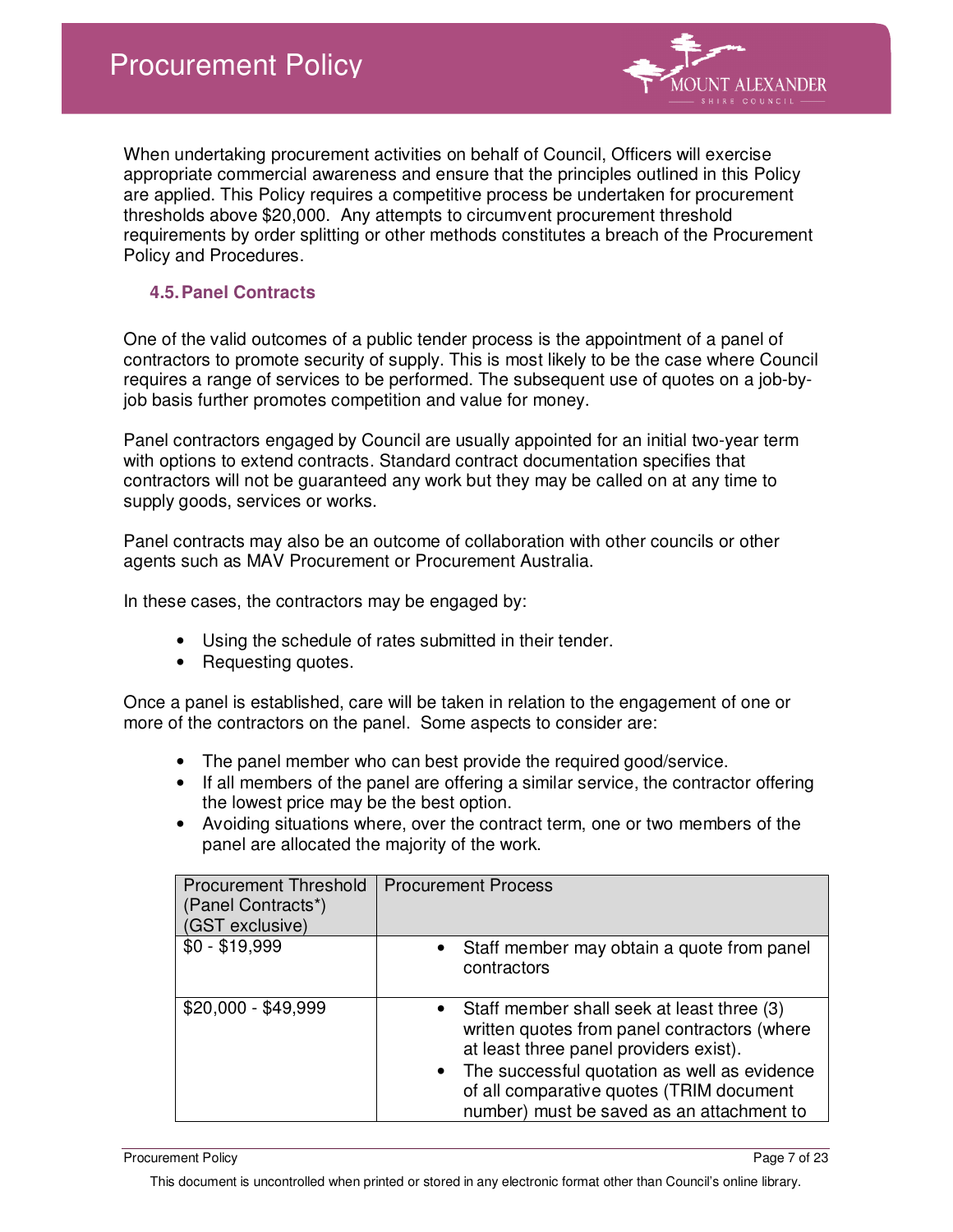

| <b>Procurement Threshold</b><br>(Panel Contracts*)<br>(GST exclusive) | <b>Procurement Process</b>                                                                                                                                                                                                                                                                                                                                                                                                                                                                         |
|-----------------------------------------------------------------------|----------------------------------------------------------------------------------------------------------------------------------------------------------------------------------------------------------------------------------------------------------------------------------------------------------------------------------------------------------------------------------------------------------------------------------------------------------------------------------------------------|
|                                                                       | the requisition when seeking approval to<br>proceed with the issue of a purchase order.<br>Engage successful supplier via purchase<br>order prior to ordering and receiving goods,<br>services, or works.                                                                                                                                                                                                                                                                                          |
| \$50,000 - \$199,999                                                  | Procurement Unit shall seek at least three (3)<br>written quotes from panel contractors using<br>the e-procurement portal<br>Public advertising not required.<br>Detailed specification must be prepared that<br>$\bullet$<br>provides a clear description of the goods,<br>services, or works being purchased.<br>Must include evaluation criteria relevant to the<br>purchase.<br>Engage successful supplier via purchase<br>order prior to ordering and receiving goods,<br>services, or works. |
| \$200,000 and above                                                   | Public tender recommended.<br>Internal panel contracts comply with Section 6<br>of this Policy.                                                                                                                                                                                                                                                                                                                                                                                                    |

\* Panel contracts may be subject to individual procurement threshold requirements, dependent on the nature of the goods/services/works being purchased.

### **4.6. Collaborative Procurement**

This Policy has been developed in collaboration with the Loddon Mallee Regional Procurement Excellence Network (RPEN) with a view to facilitating smooth collaborative procurement processes, consistent with the Act. This Policy also incorporates content that is specific to the Council and may differ from that of the other RPEN councils and is intended to apply only to procurement involving Mount Alexander Shire Council.

In accordance with Section 108(c) of the Act, the Council will first give consideration to collaboration with other councils and public bodies, or utilise collaborative procurement arrangements, when procuring goods, services and works in order to take advantage of economies of scale.

Council Officers will consider any opportunities for collaborative procurement in relation to a procurement process undertaken by Council. Any Council report that recommends commencing a procurement process must set out information relating to opportunities for collaborative procurement, if available, including:

Procurement Policy Page 8 of 23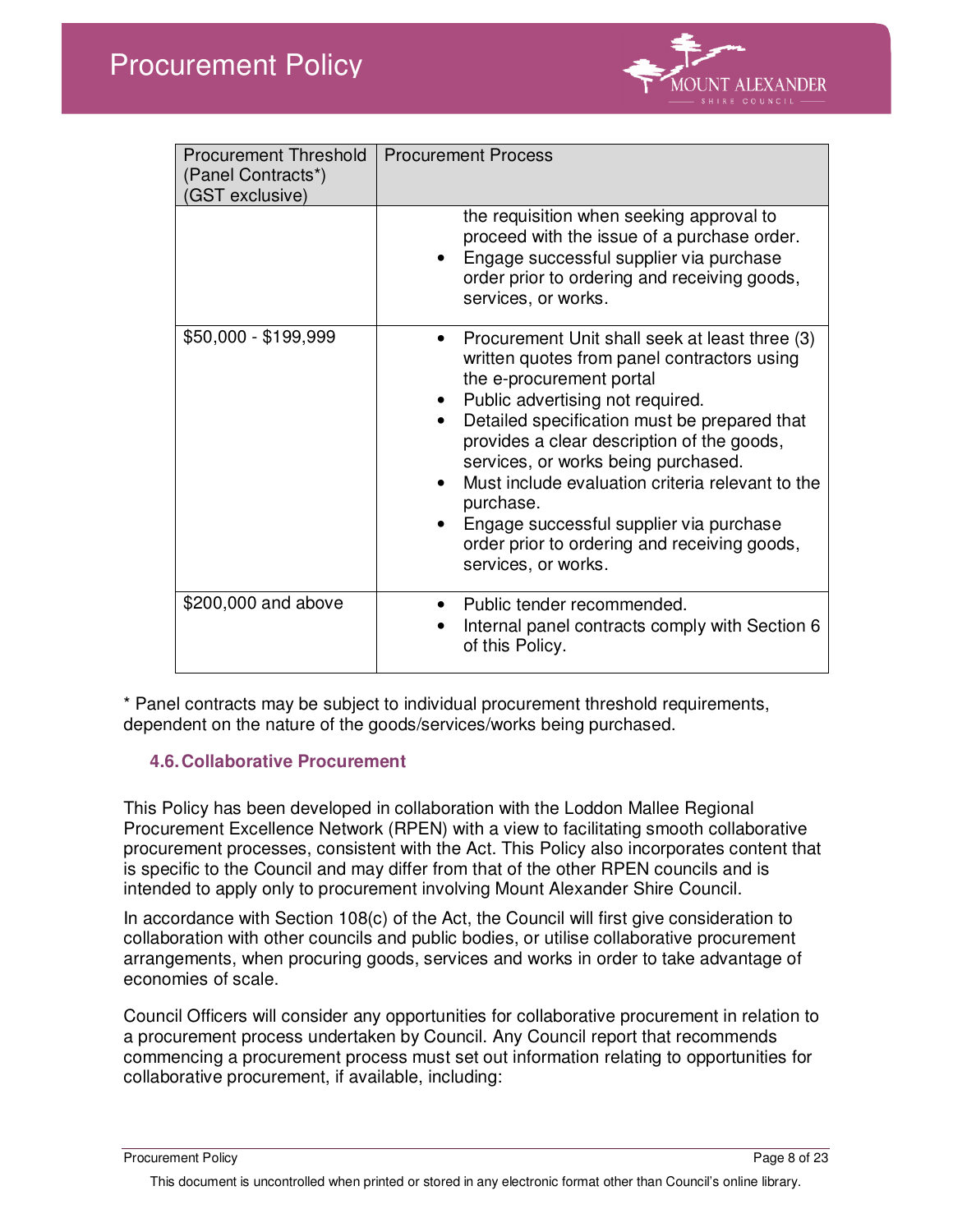

- The nature of those opportunities, if any, and the councils or public bodies with which they are available.
- Why Council did, or did not, pursue the identified opportunities for collaboration in relation to that procurement process.

When collaborating with the RPEN, the Council will do so in accordance with the following:

- The RPEN will develop a consolidated contract register to identify joint procurement projects on an annual basis.
- Council contracts with a minimum value of \$1 million per annum (per council), for the ongoing supply of goods or provision of services or works, other than projects that are unique to an individual council (e.g. unique construction or works projects), will be included in the consolidated contract register for collaboration consideration.
- Other contracts which, due to the subject matter, nature or scope, are likely to deliver operational efficiencies if procured in collaboration with the RPEN, must be included in the consolidated contract register for consideration as a possible joint procurement opportunity.
- Where collaborative procurement is to be pursued:
	- $\circ$  A pre-market approval submission will be submitted to each council and the RPEN prior to commitment to collaboration, seeking delegation of contract approval to CEOs.
	- $\circ$  The RPEN will establish a Heads of Agreement that gives authority for a lead council to act as each council's agent in the collaborative procurement.
	- $\circ$  The evaluation criteria that will apply to a collaborative procurement process may not align with Council's mandatory evaluation criteria as outlined in this Policy.
	- $\circ$  Each of the councils who participate will be able to enter into a contract with the preferred supplier/s identified through the collaborative procurement process, or may choose as a group to enter into a contract using "opt-in" contract provisions during the contract term, or with the council which conducted the public tender.
	- o Each participating council must be involved in:
		- The initial decision to undertake the collaborative procurement.
		- Preparation of, and agreement to, the specifications.
		- Ensuring probity for the collaborative procurement.
		- The acceptance of tender(s) and awarding of contract(s).

Furthermore, Council may collaborate with other councils or other agents such as MAV Procurement or Procurement Australia to procure goods, services or works, or utilise existing collaborative procurement arrangements for the procurement of goods, services or

Procurement Policy **Procurement Policy** Page 9 of 23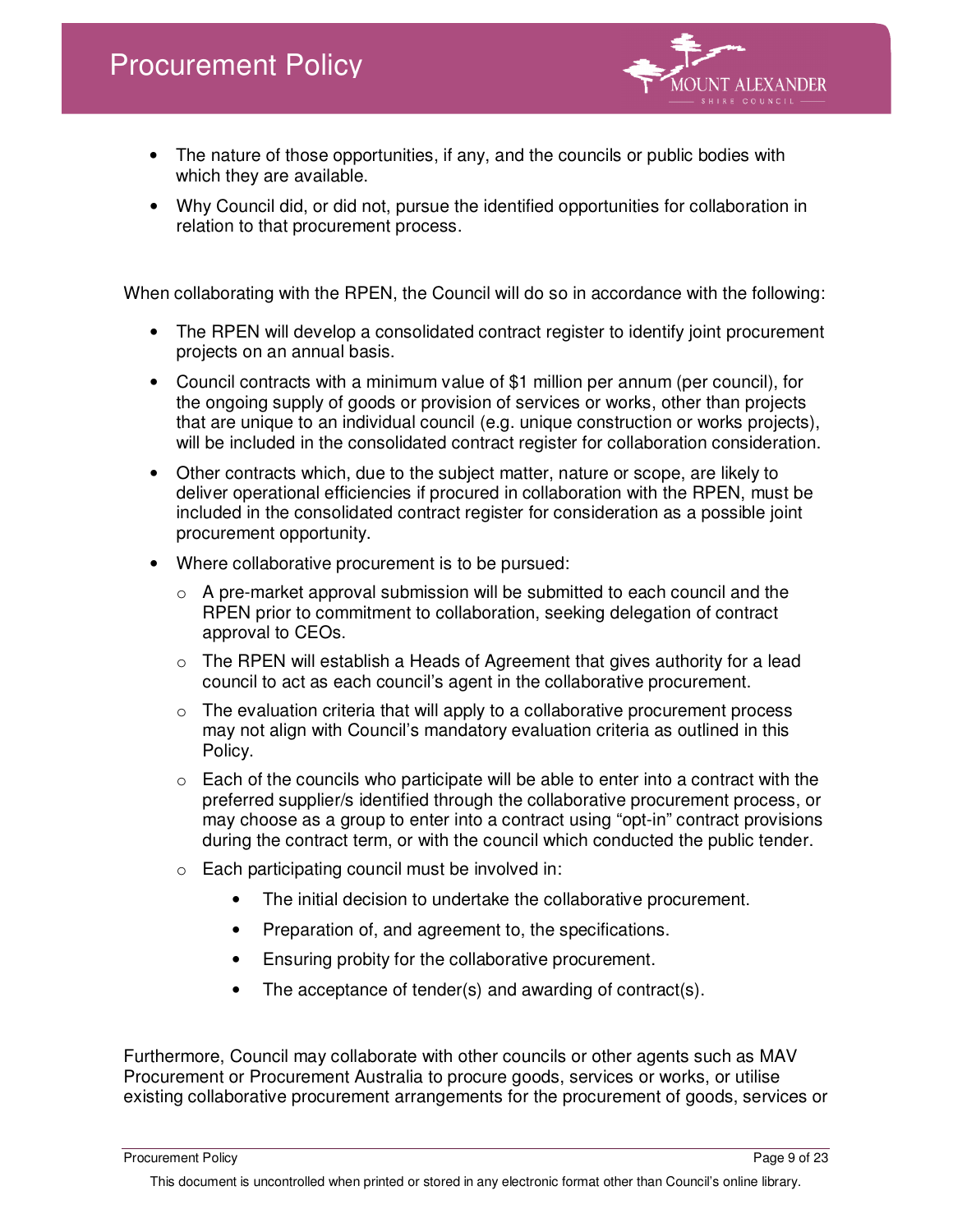

works established through a public tender process where it provides an advantageous, value for money outcome for Council.

The following principles will be applied when utilising procurement agents (e.g. MAV Procurement and Procurement Australia) and whole of government contracts:

- Council will use an agent where potential cost savings exist.
- The use of procurement agents must not eliminate the ability of suppliers locally and within our region to submit a quotation or tender.

Where there are suppliers locally and within our region and Council participate in a procurement process with an agent, Council will take every reasonable effort to notify relevant suppliers of the procurement opportunity.

Federal or State Government grant funded projects may be excluded from collaborative procurement where funding is provided to an individual Council or the project to be delivered requires specialised experience.

### **4.7. Supporting our Local Economy**

Council is committed to buying from businesses locally (within the Shire) and regionally (neighbouring municipalities), where such purchases may be justified on value for money grounds. Of primary importance is the need to encourage open and effective competition to ensure the best possible outcomes for Council.

To support this commitment and to encourage a focus on local industry, including creating local employment and improving local businesses, Council:

- Must request a quote from a local supplier if the goods, services or works are available locally.
- Will apply a local content/economic benefit evaluation criterion with a minimum weighting of 20% to all procurement above \$20,000 (excluding GST).
- Will encourage suppliers to register their business with the TenderSearch e-Procurement and Mount Alexander Business Connect systems to receive notifications of procurement opportunities with Council.
- Will provide regular communication through the Council Column and local business groups.

### **4.8. Supporting Sustainability**

Council is committed to supporting sustainability and requires the consideration of sustainability in all its procurement activities.

Opportunities will be taken to generate Aboriginal and Torres Strait Islander, economic, environmental, and social benefits whenever it is practicable to achieve value for money.

Sustainable Procurement schedules (Aboriginal and Torres Strait Islander, Economic, Environmental and Social) contained within Council's procurement documentation will help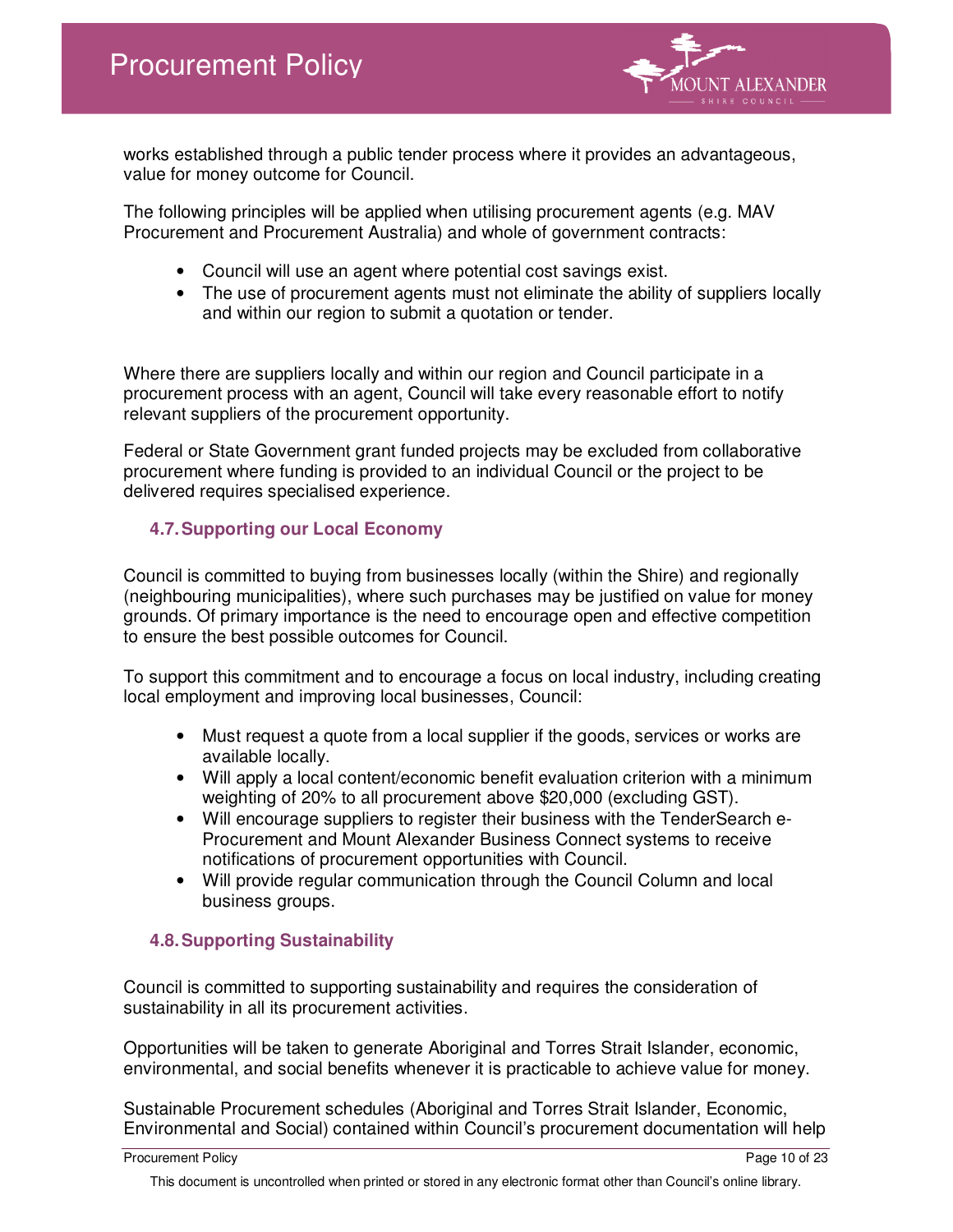

guide Council's procurement in line with these objectives. These schedules will be included in all quotations and public tenders above \$50,000, and should be considered, and are encouraged, for procurement under \$50,000.

#### Supporting Aboriginal and Torres Strait Islander businesses

Council recognises the importance of increasing the economic growth of Aboriginal and Torres Strait Islander businesses and is committed to ensuring it is an integral part of our procurement process.

#### Environmental Sustainability

Council is committed to reaching zero net emissions for its own operations by 2025. As part of this effort, Council will give preference to suppliers who have set similar goals, in order to reduce the indirect impact of our goods, services and works and can clearly demonstrate the ability to deliver environmentally preferable and value for money outcomes.

Council will reduce its impact on the natural environment by making decisions which reduce natural resource and biodiversity depletion. Procurement priorities will include:

- Reducing greenhouse gas emissions.
- Reducing waste to landfill and increasing the amount of waste recycled.
- Reducing water consumption and improving water management.
- Encouraging improved environmental management in Council's supply chain.
- Selecting products/services that have minimal effect on the depletion of natural resources and biodiversity.
- Improving our ability to adapt to climate change.

#### Social Sustainability

Social procurement often takes the form of a local, state or federal department strategically using an appropriate procurement opportunity to generate targeted employment for a specific population group. This includes people with a disability, the long-term unemployed, culturally and linguistically diverse groups, youth, social housing tenants, or a regional, rural or disadvantaged metropolitan area. Council is committed to social procurement, in particular facilitating employment opportunities in disadvantaged communities within the municipal area.

### **4.9. Internal Controls**

Council will maintain a framework of internal controls over procurement processes that will ensure transparency in the procurement process by:

- Ensuring Council systems and processes require more than one person be involved in, and responsible for, a transaction end to end.
- Documenting procurement activities using relevant Council systems, including Council's document management and procurement systems, to provide a clear audit trail.
- Ensuring appropriate authorisations are obtained and documented.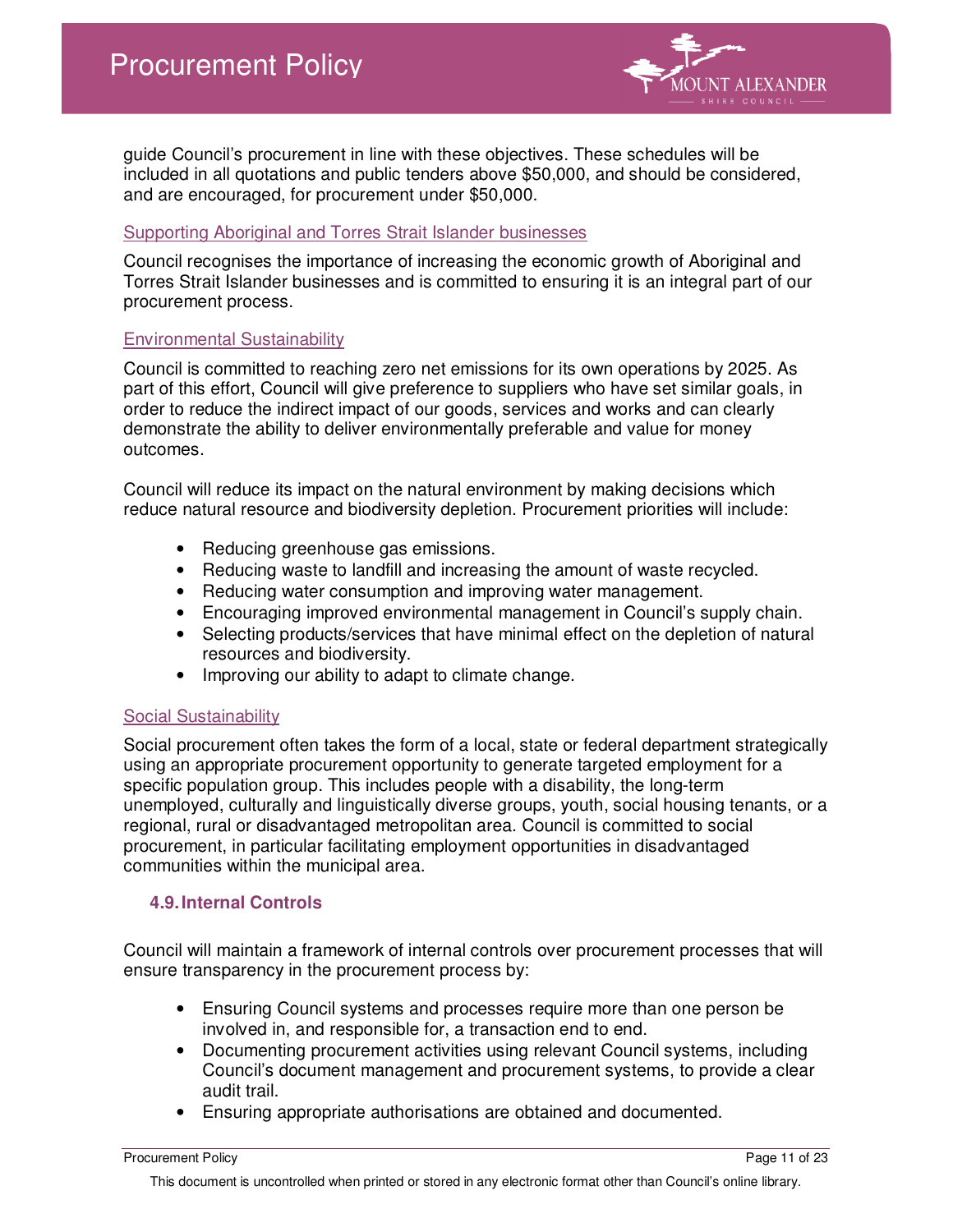

- Ensuring purchase orders are raised and approved in accordance with procurement procedures.
- Ensuring systems are in place for appropriate monitoring and performance measurement.
- Considering the engagement of a Probity Auditor or Probity Advisor for all tender processes with an expected spend over \$1 million or any projects that are under \$1 million that are deemed as having a higher risk for reputational, political, or time constraints.

#### **4.10. Council's Risk Management Policy must be applied at all stages of procurement activities**

All procurement activities will be properly planned and carried out in a manner to protect and enhance Council's capability to prevent, withstand and recover from interruption to the supply of goods, services and works.

Council will minimise its potential exposure to risks concerning the provision of goods, services and works by:

- Referring specifications to relevant experts.
- Identifying other health and safety/risk requirements relevant to the scope of works for the particular project.
- Using or referring to relevant Australian Standards (or equivalent).
- Conducting and documenting a risk assessment.
- Using standardised contracts that include current and relevant risk clauses.
- Ensuring the contract and/or purchase order reflects the accepted tender pricing
- Requiring security deposits where appropriate.
- Requiring contractual agreements to be executed before allowing the commencement of work.
- Effectively managing the contract, including monitoring and enforcing performance.
- Complying with the Contractor Health and Safety Guidelines.

## **5. Evaluation Criteria**

All tenders and quotations above \$50,000 will be evaluated by an evaluation panel, in a two stage process, designed to assess Value for Money (VFM), where the lowest VFM will determine the preferred tenderer.

The following mandatory evaluation criteria must be applied to all purchases above \$50,000. Weightings may be adjusted depending on the size and complexity of the contract.

### **5.1. Stage One - Qualitative assessment of a weighted score totalling 100%**

- 1. Risk management pass/fail evaluation.
- 2. Response to specification.
- 3. Experience and qualifications.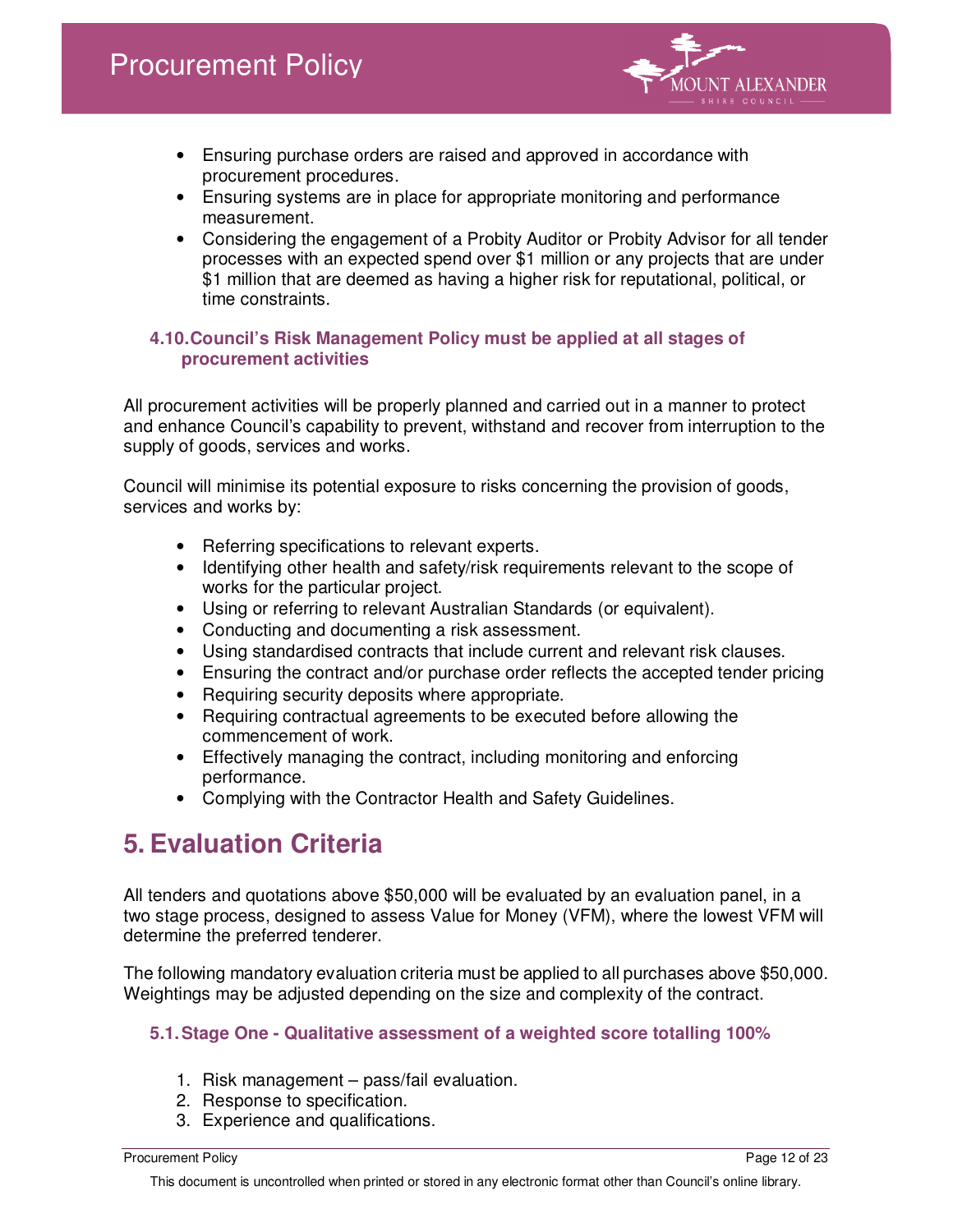

- 4. Business and financial capacity, including quality management.
- 5. Sustainability:
	- a) Aboriginal and Torres Strait Islander (minimum 5% weighting).
	- b) Local Content / Economic Benefit (minimum 20% weighting).
	- c) Environmental considerations (minimum 5% weighting).
	- d) Social (minimum 5% weighting).

### **5.2. Stage Two – Quantitative assessment**

Evaluation of price (direct and indirect) against weighted score calculated as:

VFM = Tendered Price ÷ Stage One Score.

To be the successful tenderer, the aim is to have a lower price and a higher stage one score, meaning the lowest result is the best value for money.

Proposed amendments to the above mandatory evaluation criteria must have prior approval from the Director/CEO (within financial delegation) prior to proceeding with an approach to market.

# **6. Public Tendering**

Section 108 of the Act details that each Council will set the public tender threshold above which tenders or expressions of interest for contracts must be publicly invited.

A public tender process must be applied to all procurements valued at \$200,000 and above (GST exclusive) for goods, services or works.

All public tenders invited by the Council will be published via Council's e-Procurement Portal and advertised in papers circulating within the shire e.g., the Council Column of the Midland Express. These are the minimum requirements that will apply to all public tenders. Tender advertisements may also be published in a newspaper with a wider distribution e.g., The Age or Herald Sun.

Council may undertake a public tender where the value of goods, services or works does not reach the public tender threshold value. There may be situations where a public tender may produce a better outcome, where managing risk considerations are paramount, or there is a desire for greater transparency of the procurement.

The timeframe given to tenderers will be reasonable with regard to the level of complexity of the tender, however a minimum of 15 working days will be allowed between advertising of the tender until the tender closing date. Director approval will be obtained if it is proposed that a tender period be less than 15 working days, with sufficient information provided explaining why this is necessary.

Advertising at times of major holidays such as Easter, Christmas and early January will be avoided if possible. If it is necessary to advertise at these times, the closing date will be

Procurement Policy **Procurement Policy Procurement Policy Procurement Policy Procurement Policy**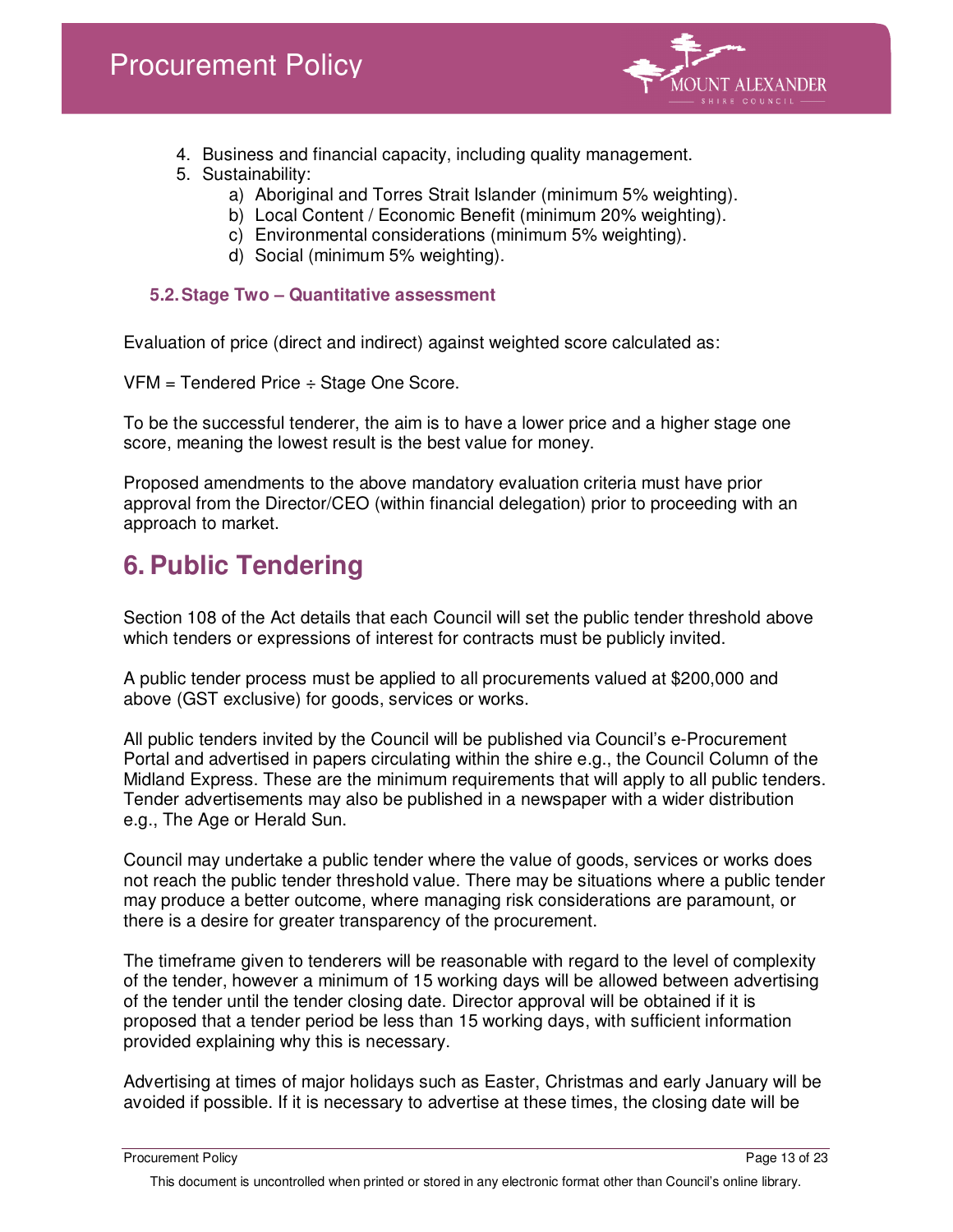

extended to accommodate these holiday periods. Tenders will be advertised on Council's e-Procurement portal.

All public tenders above \$200,000 will be reported to Councillors in a monthly briefing report. Councillors will review the collaborative opportunities available as part of procurement process and decide whether the tender will be considered for awarding under the Chief Executive Officer's delegation or request that the recommendation for awarding of a tender be placed on the agenda of a future Council Meeting.

All tenders greater than \$1 million will be presented at a Council Meeting for decision, including details of the total project cost.

#### **6.1. Contract Variations**

Throughout the life of a contract, changes may arise to the original specification or scope of the service or project. In order to accept these variations, approval must be obtained from the relevant Delegated Officer.

Unless otherwise approved, the total of the original contract and all subsequent variations must be taken into account when determining if the change is within financial delegation limits.

Unless otherwise approved, contract variations must be assessed against the value of the original contract, and all subsequent variations, when determining if the change is within financial delegation limits.

The cumulative value of variations must not exceed the levels and approvals outlined in Appendix 1 – Financial Delegations.

Council may resolve to include nominated levels of approval for variations on specific contracts, depending on the nature of goods, services and/or works being delivered under the contract and the contract value.

Where contracts allow provision for a Superintendent and/or Superintendents Representatives, contract variations must be approved by the appropriate delegate.

A purchase order alone is not considered sufficient proof of a contract variation. Variations must be documented and approved using TRIM and Council's procurement and contract management system (above \$50,000).

#### **6.2. Contract Management, Performance Measures and Continuous Improvement**

Wherever possible, contracts must contain measurable performance criteria and reporting systems relevant to the goods, services or works being purchased to accommodate the following requirements:

- Highlight performance trends and exceptions where necessary to enhance performance.
- Provide high level capabilities in auditing and monitoring service delivery.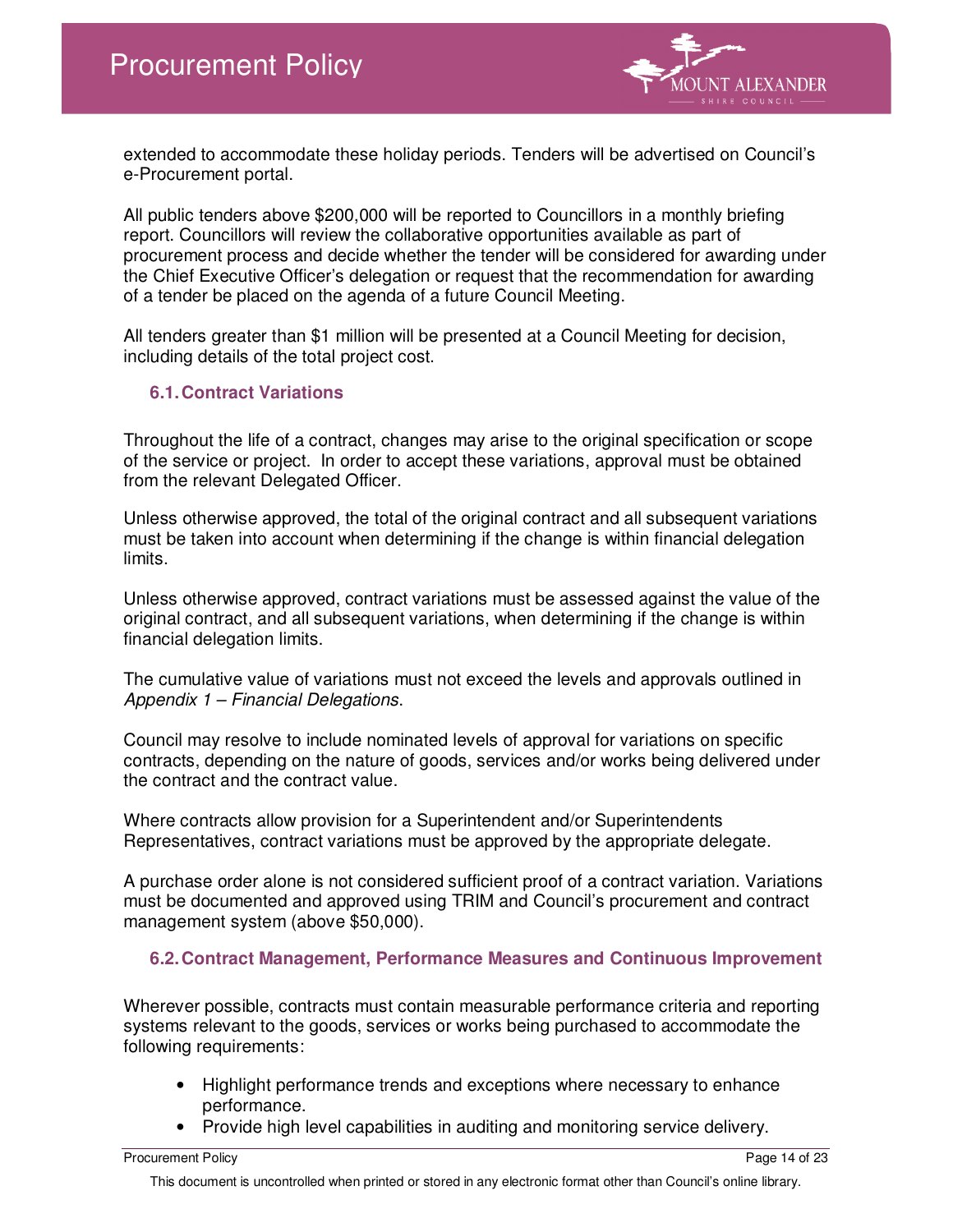

• Highlight the internal efficiency of the procurement process and, where relevant, the performance of suppliers.

Contracts are to be proactively managed by the Council Officer responsible for the delivery of the contracted goods, services or works. Officers will utilise Council's procurement and contract management system to assist with the management of their contracts.

# **7. Delegations**

Delegations define the limitations within which Council Officers are permitted to commit Council to the procurement of goods, services or works and the associated costs. The Instrument of Delegation allows specified Council Officers to undertake certain purchases, quotation, tender and contractual processes without prior referral to Council. This enables the Council to conduct procurement activities in an efficient and timely manner whilst maintaining transparency and integrity.

Procurement delegations and authorisations ensure accountability and provide confidence to Council and the public that procurement activities are dealt with at the appropriate level (refer to Appendix 1).

### **8. Exemptions from Procurement Policy and Public Tendering Requirement**

The following circumstances are exempt from the requirements to publicly advertise tenders, quotations and expressions of interest.

| <b>Exemption</b>                                                                                                                                                    | <b>Explanation, limitations, responsibilities and approvals</b>                                                                                                                                                                                                                                                                                                                                                                                                                                                                    |
|---------------------------------------------------------------------------------------------------------------------------------------------------------------------|------------------------------------------------------------------------------------------------------------------------------------------------------------------------------------------------------------------------------------------------------------------------------------------------------------------------------------------------------------------------------------------------------------------------------------------------------------------------------------------------------------------------------------|
| 1. A contract made because<br>of genuine emergency or<br>hardship                                                                                                   | Where the Director/CEO (within financial delegation) and/or<br>Council has resolved that the contract must be entered into<br>because of an emergency e.g., to provide immediate<br>response to a natural disaster, declared emergency, etc.                                                                                                                                                                                                                                                                                       |
| 2. A contract made with, or<br>a purchase from a<br>contract made by,<br>another government<br>entity, government-<br>owned entity or other<br>approved third party | This general exemption allows engagements:<br>With another government entity or government owned<br>entity e.g., Federal, State or Local Government or an<br>entity owned by the Federal, State or Local Government.<br>In reliance on contracts and arrangements established<br>$\bullet$<br>by another government entity, local authority or local<br>government group purchasing scheme, Municipal<br>Association of Victoria (MAV) or National Procurement<br>Network members (e.g. Local Buy), Procurement<br>Australia (PA). |

Procurement Policy Page 15 of 23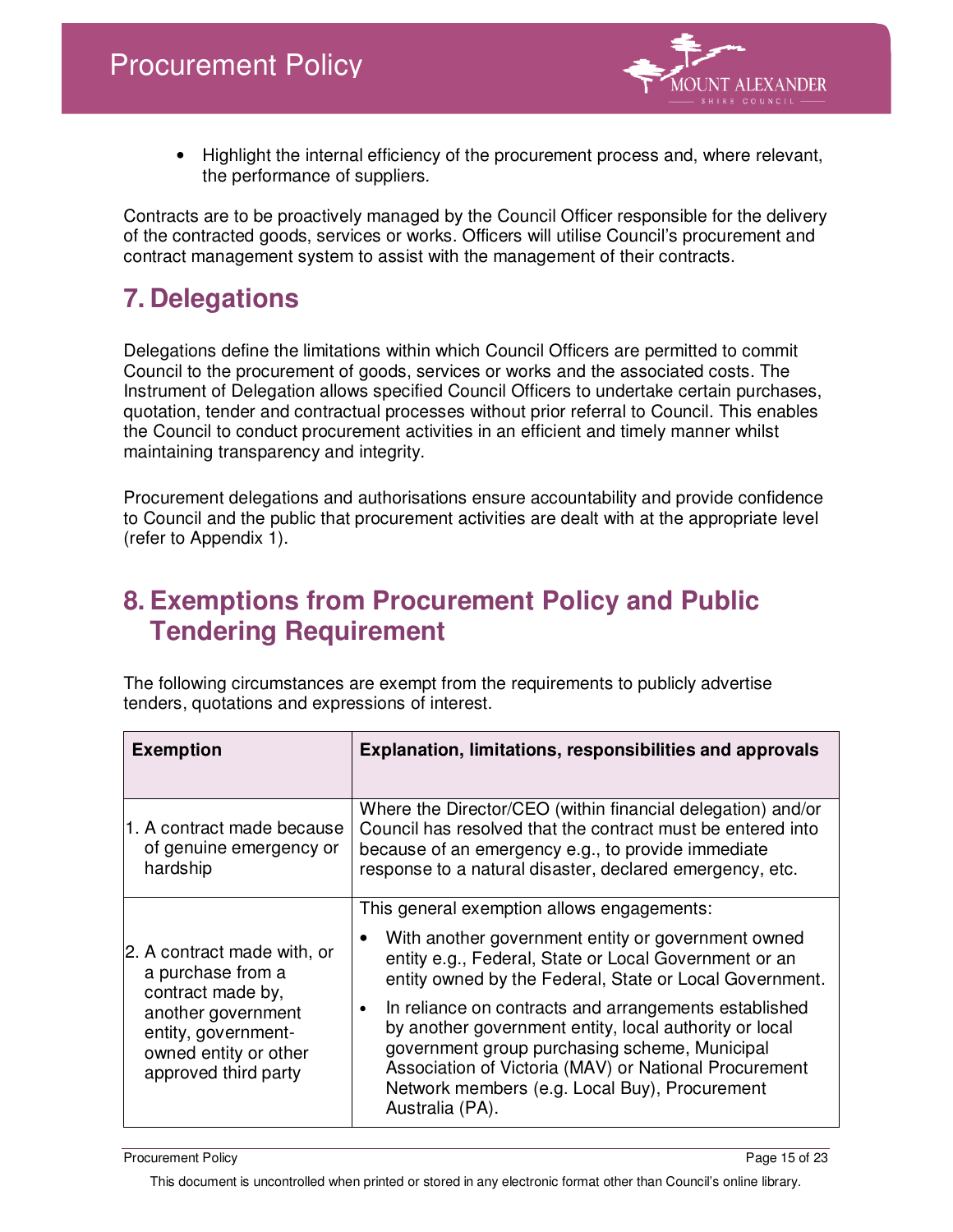

| <b>Exemption</b>                                                                                                                           | <b>Explanation, limitations, responsibilities and approvals</b>                                                                                                                                                                                                                                                                                                                                                                                                                                                                                                                         |
|--------------------------------------------------------------------------------------------------------------------------------------------|-----------------------------------------------------------------------------------------------------------------------------------------------------------------------------------------------------------------------------------------------------------------------------------------------------------------------------------------------------------------------------------------------------------------------------------------------------------------------------------------------------------------------------------------------------------------------------------------|
| 3. Extension of contracts<br>while Council is out to<br>market to ensure<br>continuity of supply of<br>goods/services/works to<br>Council. | Allows the Director/CEO (within financial delegation) and/or<br>Council to extend an existing contract where the<br>procurement process to replace the contract has<br>commenced, and where the tender process or negotiations<br>will take or are taking longer than expected.<br>This exemption may be used when the establishment of an<br>interim short-term arrangement with an alternative supplier<br>is considered not to be in the public interest, as it may be<br>cost prohibitive and/or present a risk in the delivery of critical<br>public services to the municipality. |
| 4. Professional services<br>unsuitable for tendering                                                                                       | Legal services<br>Insurance<br>Loans<br>Purchase of land<br>Electoral or valuation services<br>Payroll expenses and deductions<br>$\bullet$<br>Refunds<br>$\bullet$<br>Professional membership payments and subscriptions<br>$\bullet$<br>(must relate to the position held).                                                                                                                                                                                                                                                                                                           |
| 5. Novated Contracts                                                                                                                       | Where the initial contract was entered into in compliance<br>with the Act and due diligence has been undertaken in<br>respect to the new party.                                                                                                                                                                                                                                                                                                                                                                                                                                         |
| 6. Information technology<br>resellers and software<br>developers                                                                          | Allows Council to renew software licenses and maintenance<br>and support, or upgrade existing systems, where there is<br>only one supplier of the software who holds the intellectual<br>property rights to the software.                                                                                                                                                                                                                                                                                                                                                               |
| 7. Regional Waste and<br><b>Resource Recovery</b><br>Groups                                                                                | Situations where a Regional Waste and Resource Recovery<br>Group constituted under the Environment Protection Act<br>1970 had already conducted a public tender for and on<br>behalf of its member councils.                                                                                                                                                                                                                                                                                                                                                                            |
| 8. Statutory compulsory<br>monopoly insurance<br>schemes                                                                                   | Motor vehicle compulsory third party<br>$\bullet$<br>WorkCover                                                                                                                                                                                                                                                                                                                                                                                                                                                                                                                          |
| 9. Operating leases                                                                                                                        | Where a lessor leases an asset (generally a vehicle or plant<br>and equipment) to the Council and assumes the residual<br>value risk of the vehicle.                                                                                                                                                                                                                                                                                                                                                                                                                                    |

Procurement Policy Page 16 of 23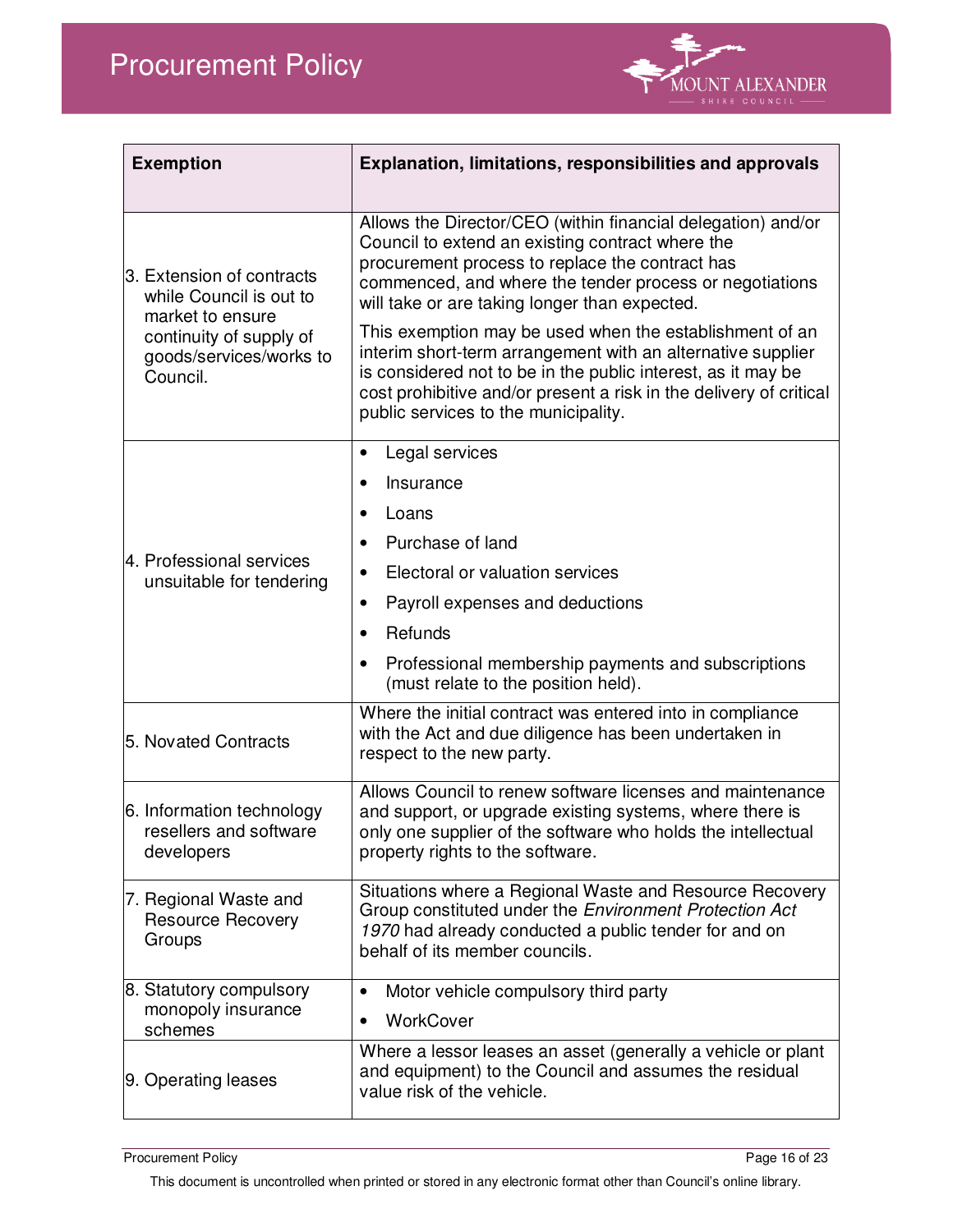

| <b>Exemption</b>                                                                       | <b>Explanation, limitations, responsibilities and approvals</b>                                                                                                                                                                                                                                                                                                                                                                                                                                                                                                                                                                |  |
|----------------------------------------------------------------------------------------|--------------------------------------------------------------------------------------------------------------------------------------------------------------------------------------------------------------------------------------------------------------------------------------------------------------------------------------------------------------------------------------------------------------------------------------------------------------------------------------------------------------------------------------------------------------------------------------------------------------------------------|--|
|                                                                                        | Where goods, services or works being procured are of such<br>a specialised nature that there are insufficient known<br>suppliers to meet the requirements of this Procurement<br>Policy (sole sourcing).                                                                                                                                                                                                                                                                                                                                                                                                                       |  |
|                                                                                        | The sole sourcing process must only be utilised where:                                                                                                                                                                                                                                                                                                                                                                                                                                                                                                                                                                         |  |
|                                                                                        | There are insufficient known suppliers to meet the<br>requirements of this Procurement Policy.                                                                                                                                                                                                                                                                                                                                                                                                                                                                                                                                 |  |
| Sole sourcing<br>10.                                                                   | The marketplace is restricted by statement of license<br>$\bullet$<br>or third-party ownership of an asset (excluding public<br>utility plant).                                                                                                                                                                                                                                                                                                                                                                                                                                                                                |  |
|                                                                                        | Council is party to a joint arrangement where Council<br>$\bullet$<br>jointly owns the Intellectual Property with a third party<br>provider.                                                                                                                                                                                                                                                                                                                                                                                                                                                                                   |  |
|                                                                                        | Purchasing via the sole sourcing process is subject to prior<br>approval from the Director/CEO (within financial delegation)<br>and/or Council.                                                                                                                                                                                                                                                                                                                                                                                                                                                                                |  |
|                                                                                        | Council deals with a number of core service sole suppliers.<br>There is no market to test and obtain multiple quotes.<br>Examples of core service sole suppliers are:                                                                                                                                                                                                                                                                                                                                                                                                                                                          |  |
|                                                                                        | Library service - North Central Goldfields Regional<br>$\bullet$<br>Library Corporation.                                                                                                                                                                                                                                                                                                                                                                                                                                                                                                                                       |  |
|                                                                                        | Water – Coliban Water, North Central Catchment<br>$\bullet$<br>Authority, and Goulburn Murray Water.                                                                                                                                                                                                                                                                                                                                                                                                                                                                                                                           |  |
|                                                                                        | Advertising (newspapers and magazines).<br>$\bullet$                                                                                                                                                                                                                                                                                                                                                                                                                                                                                                                                                                           |  |
| 11.<br>Aboriginal and Torres<br>Strait Islander<br>businesses or social<br>enterprises | Officers are able to directly purchase from social enterprises<br>or Aboriginal and Torres Strait Islander businesses where<br>the estimated value of the procurement is up to \$20,000.<br>The identified business must be registered or certified with<br>an appropriate and relevant organisation such as Kinaway,<br>Supply Nation, or Social Traders. The procuring officer must<br>first determine whether an Aboriginal and Torres Strait<br>Islander business or social enterprise could deliver the<br>required good, work or service on a value for money basis,<br>before following ordinary procurement processes. |  |
| <b>Other specific Council</b><br>12.<br>exemptions                                     | Organisations that are auspiced by Council.<br>$\bullet$                                                                                                                                                                                                                                                                                                                                                                                                                                                                                                                                                                       |  |
|                                                                                        | Shop supplies (including artwork) purchased for the<br>purpose of resale are exempt from obtaining quotes i.e.<br>this applies to business units that operate a retail outlet                                                                                                                                                                                                                                                                                                                                                                                                                                                  |  |

Procurement Policy Page 17 of 23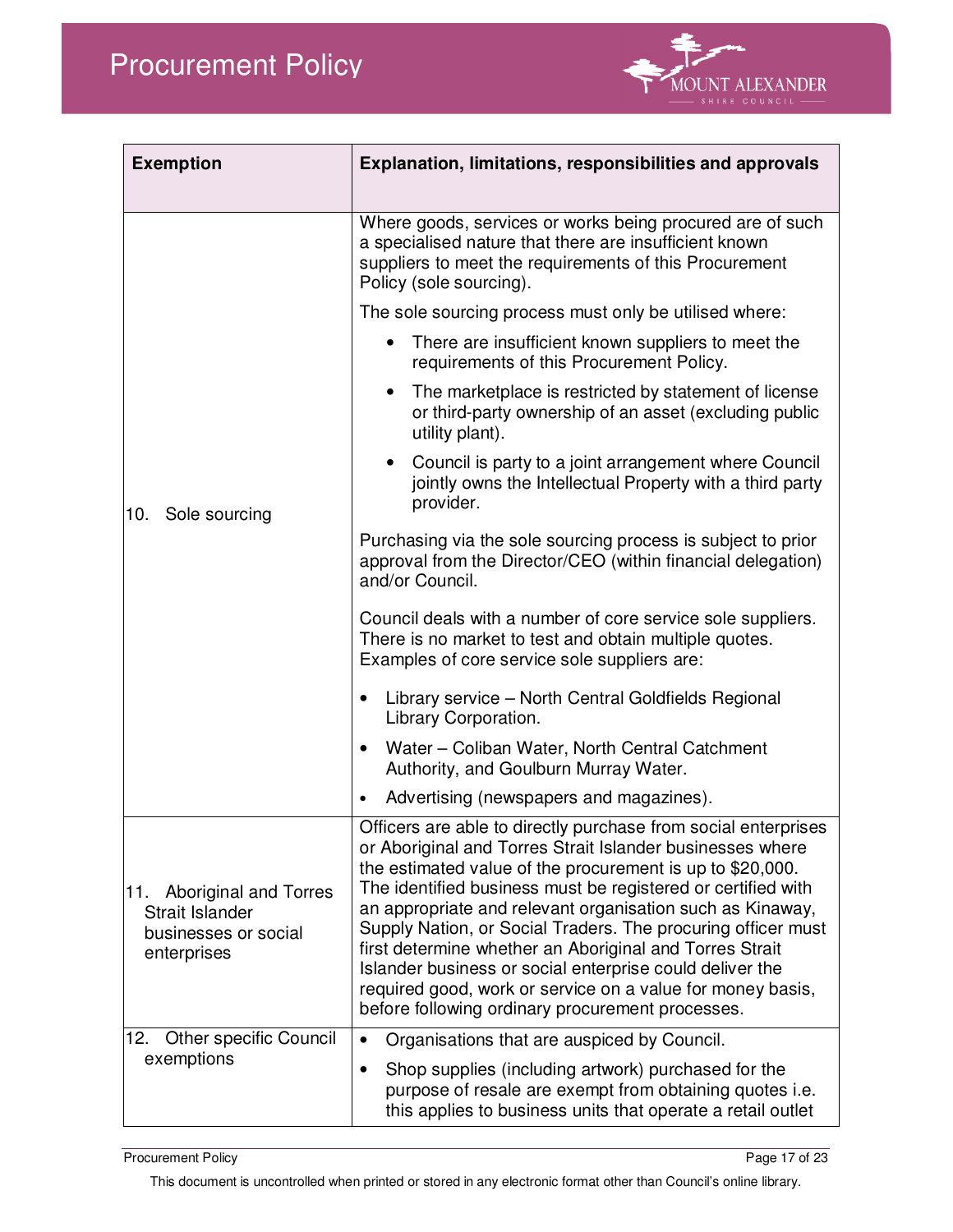

| <b>Exemption</b> | Explanation, limitations, responsibilities and approvals                                                                                                                                                                                                                                                                                                                                                                                                                                                                            |
|------------------|-------------------------------------------------------------------------------------------------------------------------------------------------------------------------------------------------------------------------------------------------------------------------------------------------------------------------------------------------------------------------------------------------------------------------------------------------------------------------------------------------------------------------------------|
|                  | and are required to purchase stock for resale to the<br>public. This is due to the nature of the goods that are<br>offered for resale, which may be unique.                                                                                                                                                                                                                                                                                                                                                                         |
|                  | Performers, facilitators, presenters and artists (one off or<br>short term engagement) - business units that engage<br>performers as part of their performance program are<br>exempt from the conditions of this Policy. Performers are<br>engaged based on potential earnings that can be raised<br>from their engagement.                                                                                                                                                                                                         |
|                  | Artworks, statues and monuments – it is not practical to<br>$\bullet$<br>obtain multiple quotes for artworks, statues and<br>monuments as each piece of work is unique. Items of<br>artworks, statues and monuments are purchased within<br>annual budget restraints but a minimum of one quote<br>must be obtained.                                                                                                                                                                                                                |
|                  | Plant and equipment servicing and spare parts – plant<br>and equipment purchased by Council requires servicing<br>at regular intervals. In certain instances, to maintain a<br>valid warranty, works need to be carried out by<br>recognised suppliers and therefore Council will utilise the<br>services of the manufacturers from whom the plant or<br>equipment was originally purchased. This clause also<br>applies to specific manufacturer spare parts purchased<br>to complete works on plant and equipment at depot sites. |
|                  | Employment contracts for staff employed directly by<br>$\bullet$<br>Mount Alexander Shire Council are specifically excluded<br>from this Policy.                                                                                                                                                                                                                                                                                                                                                                                    |

# **9. Definitions of Abbreviations Used**

| <b>Term</b> | <b>Definition</b>                                                                                                                                                                                                           |
|-------------|-----------------------------------------------------------------------------------------------------------------------------------------------------------------------------------------------------------------------------|
| The Act     | Victorian Local Government Act 2020                                                                                                                                                                                         |
| Best value  | Council's procurement activities will be carried out on the basis of<br>obtaining best value. This means minimising the total cost of ownership<br>over the lifetime of the requirement consistent with acceptable quality, |

A table of terms and their definitions as they relate to the policy

Procurement Policy Page 18 of 23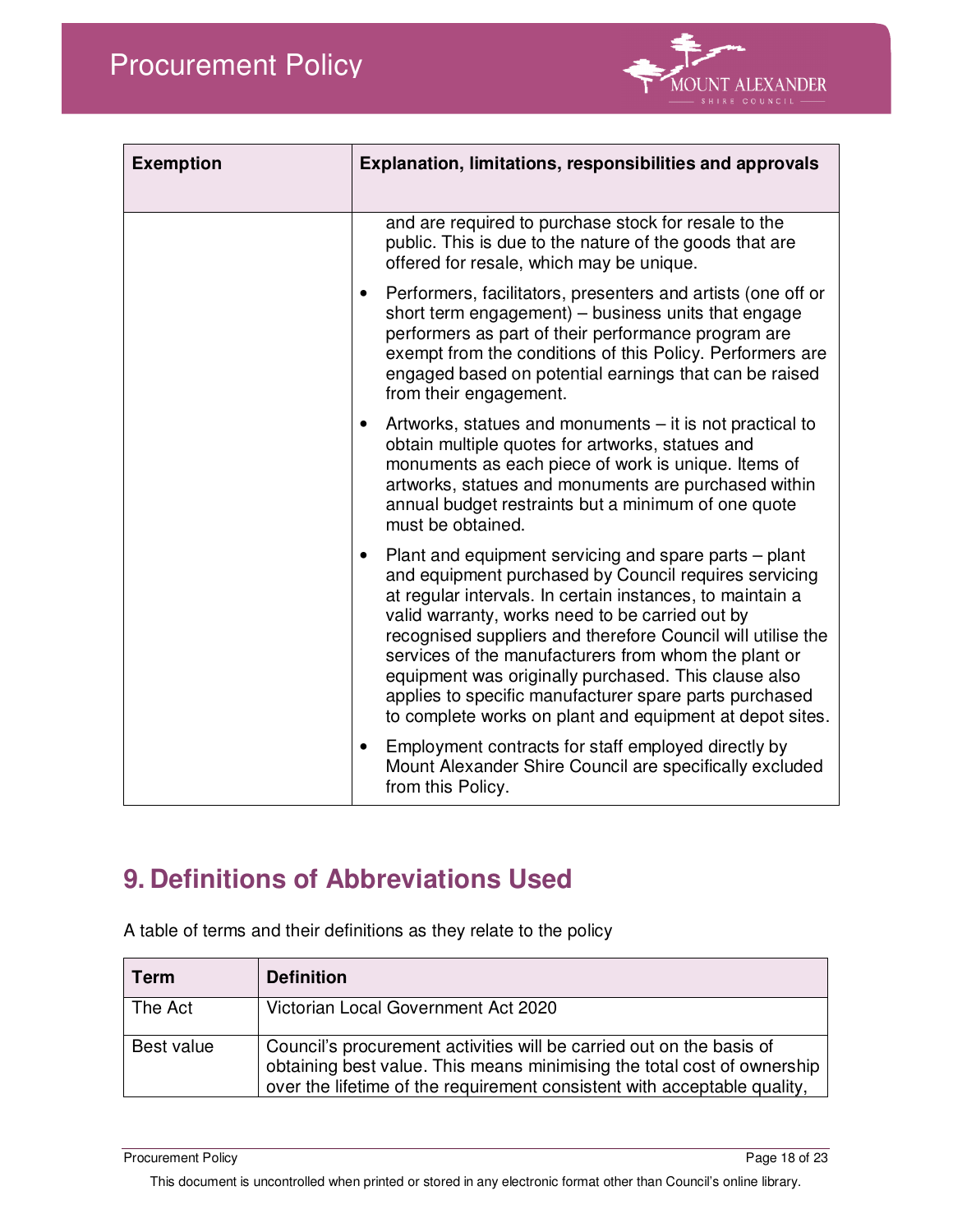

| <b>Term</b>                                                                               | <b>Definition</b>                                                                                                                                                                                                                                                                                                                                                                                         |
|-------------------------------------------------------------------------------------------|-----------------------------------------------------------------------------------------------------------------------------------------------------------------------------------------------------------------------------------------------------------------------------------------------------------------------------------------------------------------------------------------------------------|
|                                                                                           | reliability and delivery considerations. Lowest price is not the sole<br>determinate of best value.                                                                                                                                                                                                                                                                                                       |
| Collaborative<br>procurement                                                              | The centralisation of the procurement of goods, services or works<br>which are repetitive and common to multiple organisations. It seeks to<br>deliver greater efficiencies through combined purchasing power.                                                                                                                                                                                            |
| <b>GST</b>                                                                                | Goods and Services Tax within the meaning of the Commonwealth<br>Government's A New Tax System (Goods and Services Tax) Act 1999.                                                                                                                                                                                                                                                                         |
| Guidelines                                                                                | The Victorian Local Government Best Practice Procurement Guidelines<br>2013 which provide a set of principles and practices that represent the<br>most efficient and prudent course of action for developing and<br>maintaining best practice local government procurement processes.<br>If this policy is inconsistent with the guidelines, this policy supersedes<br>the guidelines.                    |
| Aboriginal or<br><b>Torres Strait</b><br><b>Islander</b><br><b>Business</b>               | Aboriginal or Torres Strait Islander Business is one that is at least 50%<br>owned by an Aboriginal or Torres Strait Islands person(s). This is<br>consistent with the definition provided by Supply Nation.                                                                                                                                                                                              |
| Local                                                                                     | Suppliers located within the municipality of Mount Alexander Shire.                                                                                                                                                                                                                                                                                                                                       |
| <b>Loddon Mallee</b><br>Regional<br>Procurement<br>Excellence<br><b>Network</b><br>(RPEN) | Regional Procurement Excellence Networks (RPENs) are the primary<br>collaborative mechanism established by the Victorian Government's<br>Councils Reforming Business (CRB) program in 2011. The Loddon<br>Mallee RPEN consists of Buloke, Campaspe, Central Goldfields,<br>Gannawarra, Loddon, Macedon Ranges and Mount Alexander Shire<br>Councils, and Greater Bendigo and Mildura Rural City Councils. |
| Our Region                                                                                | Suppliers located in municipalities immediately adjoining the<br>municipality of Mount Alexander Shire.                                                                                                                                                                                                                                                                                                   |
| Procurement                                                                               | The process of acquiring external goods, services or works from initial<br>concept through to disposal of an asset, either at the end of its useful<br>life or on completion of the contract.                                                                                                                                                                                                             |
| Social<br>Procurement                                                                     | A strategic approach to meeting social and economic objectives<br>throughout procurement using procurement processes and purchasing<br>power to generate positive social and economic outcomes in addition<br>to the delivery of efficient goods, services and works.                                                                                                                                     |
| Sustainability                                                                            | Meeting the needs of the present generation without compromising the<br>ability of future generations to meet their needs, including Aboriginal<br>and Torres Strait Islander, local/economic benefit, environmental and<br>social procurement considerations.                                                                                                                                            |

Procurement Policy Page 19 of 23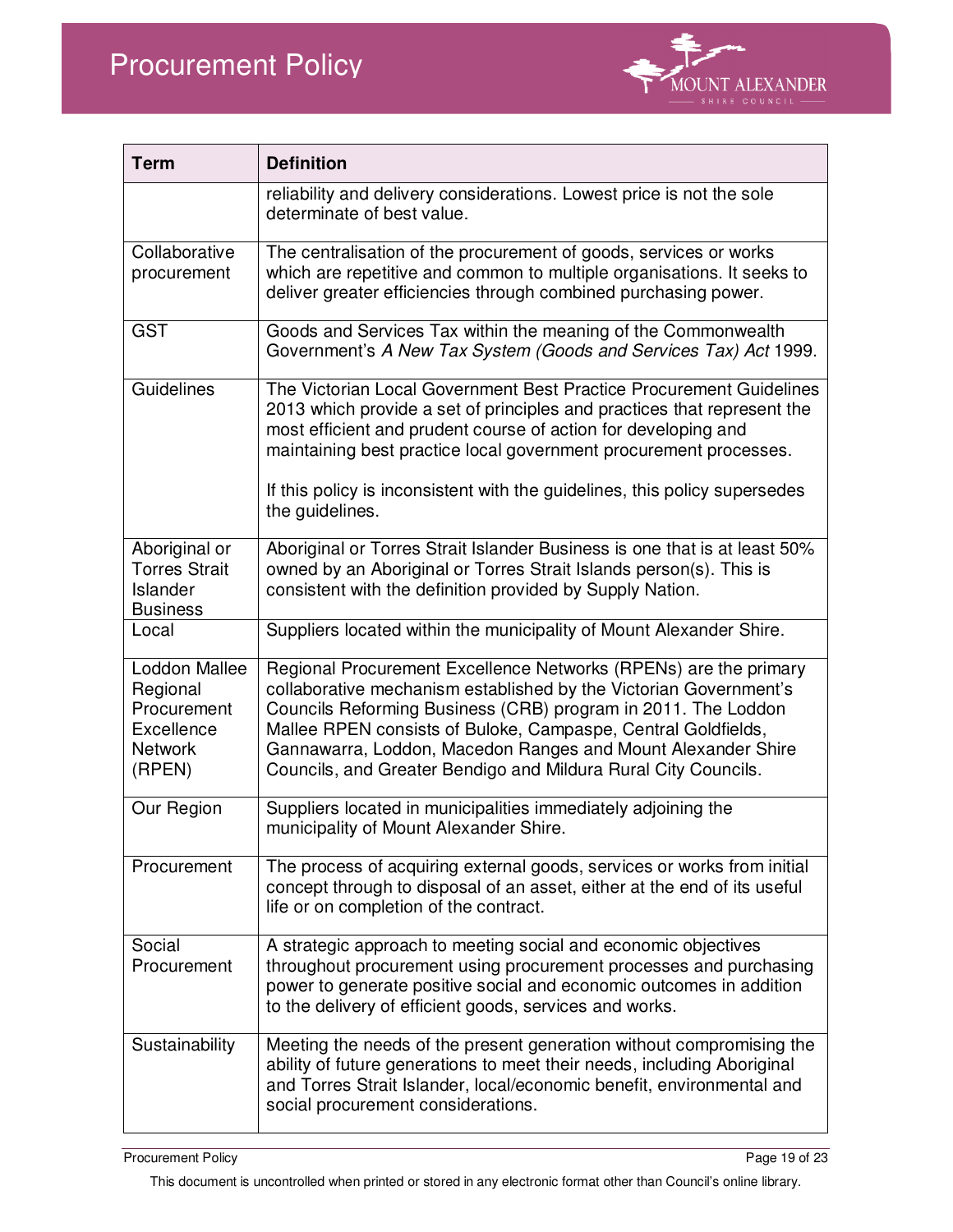

| <b>Term</b>                  | <b>Definition</b>                                                                                                                                                                                                                                                                                                                                                                                                                                                                                                                                                                                                                                                                                                                                                                                                       |
|------------------------------|-------------------------------------------------------------------------------------------------------------------------------------------------------------------------------------------------------------------------------------------------------------------------------------------------------------------------------------------------------------------------------------------------------------------------------------------------------------------------------------------------------------------------------------------------------------------------------------------------------------------------------------------------------------------------------------------------------------------------------------------------------------------------------------------------------------------------|
| <b>Total Contract</b><br>Sum | The potential total value of the contract, exclusive of GST, including:<br>• Costs for the full term of the contract, including any options for either<br>party to extend the contract.<br>• Approved contingency amounts.<br>• All other known, anticipated and reasonably foreseeable costs.                                                                                                                                                                                                                                                                                                                                                                                                                                                                                                                          |
| <b>Thresholds</b>            | The value above which procurement, unless exempt, is subject to the<br>mandatory procurement procedures.                                                                                                                                                                                                                                                                                                                                                                                                                                                                                                                                                                                                                                                                                                                |
| Value for<br>money           | Value for money in procurement is about selecting the supply of goods,<br>services and works taking into account both cost and non-cost factors<br>including:<br>a) Contribution to the advancement of the Council's priorities.<br>b) Local content/economic benefit.<br>Non-cost factors such as fitness for purpose, quality, service and<br>C)<br>support.<br>d) Cost related factors including whole of life costs and transaction<br>costs associated with acquiring, using, holding, maintaining and<br>disposing of the goods, services or works.<br>Value for money (VFM) when evaluating quotations and tenders:<br>The lowest VFM will represent the lowest price resulting from the<br>formulae, and would determine the preferred tenderer based on this<br>principle (see Section 5 Evaluation Criteria). |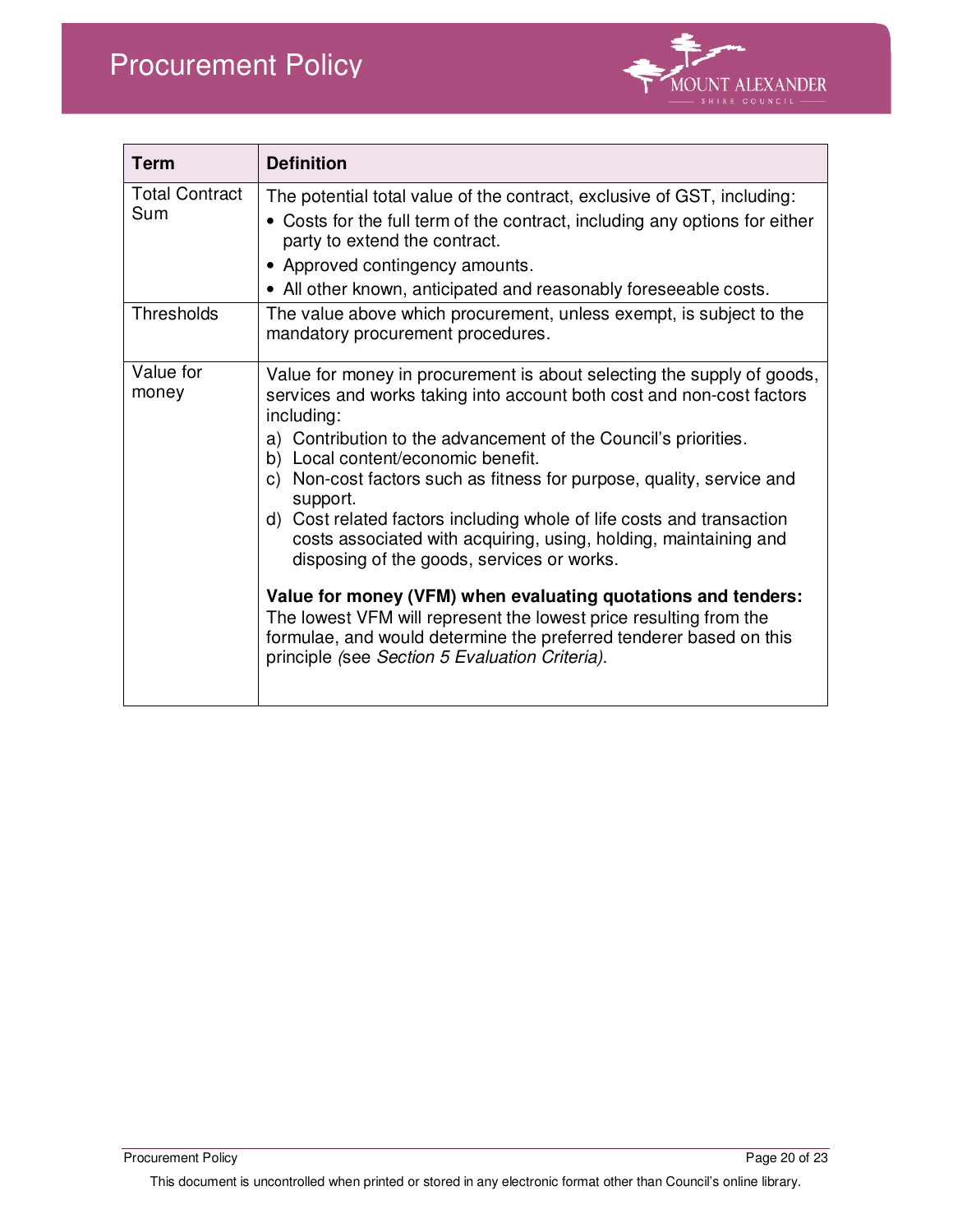

# **10. Human Rights Statement**

It is considered that this policy does not impact negatively on any rights identified in the Charter of Human Rights and Responsibilities Act (2006). Mount Alexander Shire Council is committed to consultation and cooperation between management and employees. Mount Alexander Shire Council will formally involve the Workplace Consultative Committee in any workplace change that may affect employees.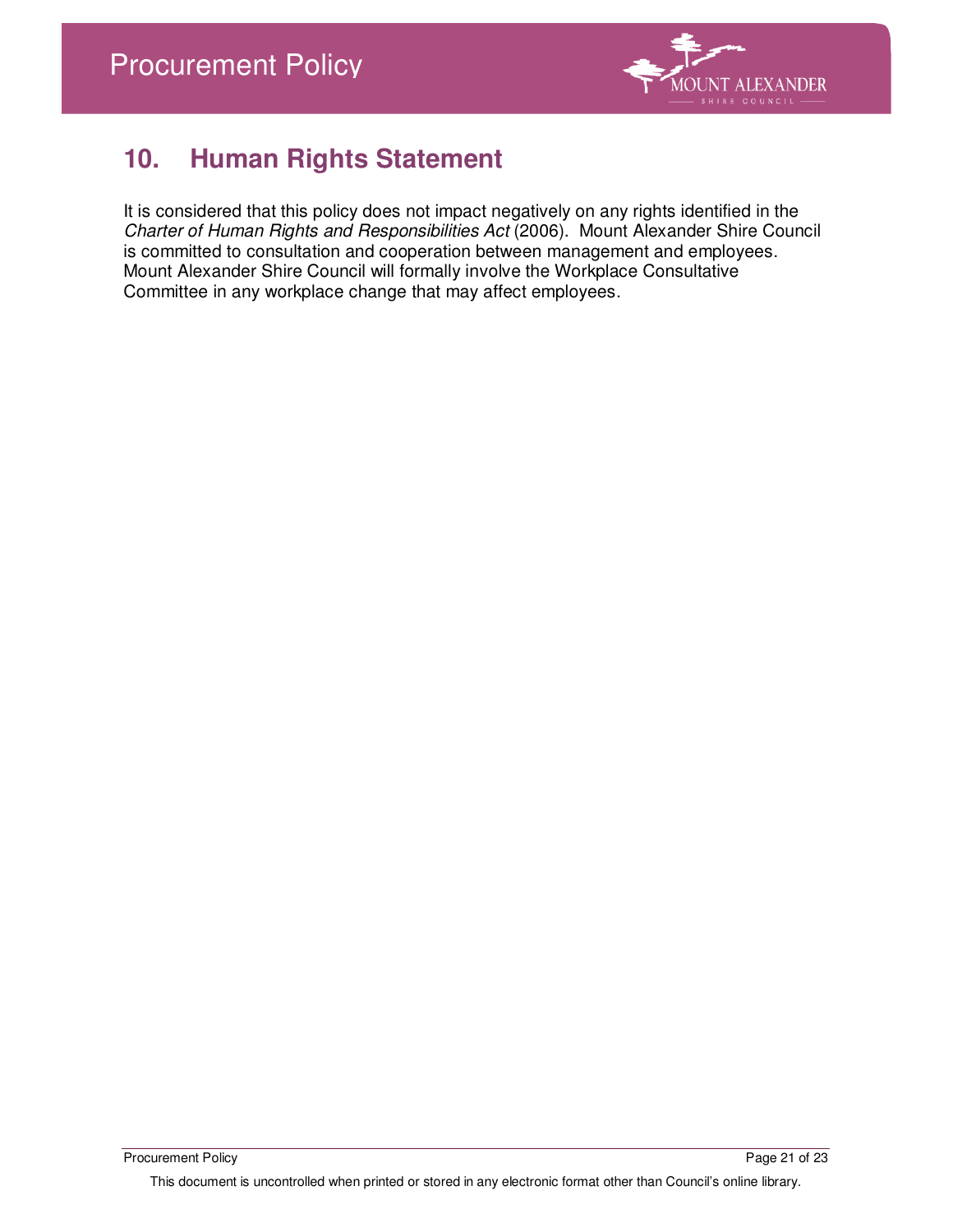

# **11. Appendix 1 – Financial Delegations**

Appendix 1 – To support operational requirements, Financial Delegations may be reviewed and approved by the Chief Executive Officer (positions from Director level down only).

| <b>Position</b>                                                                                    | <b>Financial Delegation</b><br>Limit (Excl. GST)<br>Maximum total value of<br>original contract plus<br>any cumulative<br>variations | <b>Variations</b>                                                                                                                                                                                                                                                 |
|----------------------------------------------------------------------------------------------------|--------------------------------------------------------------------------------------------------------------------------------------|-------------------------------------------------------------------------------------------------------------------------------------------------------------------------------------------------------------------------------------------------------------------|
| Council                                                                                            | Above \$1 million*                                                                                                                   | Cumulative contract variations exceeding<br>30% of the original contract sum, or over<br>\$150,000 individually.                                                                                                                                                  |
| CEO                                                                                                | Up to \$1 million                                                                                                                    | Can approve cumulative variations up to<br>30% of the original contract, or \$150,000<br>individually, whichever is the lesser, within<br>approved budget and within financial<br>delegation limit, and as may be resolved by<br>Council on individual contracts. |
| <b>Director</b>                                                                                    | Up to \$200,000                                                                                                                      | Can approve cumulative variations up to<br>30% of the original contract, within approved<br>budget and within financial delegation limit.                                                                                                                         |
| Managers                                                                                           | Up to \$80,000                                                                                                                       | Can approve cumulative variations up to<br>30% of the original contract, within approved<br>budget and within financial delegation limit.                                                                                                                         |
| <b>Building Projects</b><br>Coordinator<br>Engineering<br>Coordinator                              | Up to \$50,000                                                                                                                       | Can approve cumulative variations up to<br>30% of the original contract, within approved<br>budget and within financial delegation limit.                                                                                                                         |
| Coordinator<br><b>Team Leader</b><br><b>Business Support</b><br>Officer (Works;<br>Infrastructure) | Up to \$20,000                                                                                                                       |                                                                                                                                                                                                                                                                   |

Procurement Policy Page 22 of 23